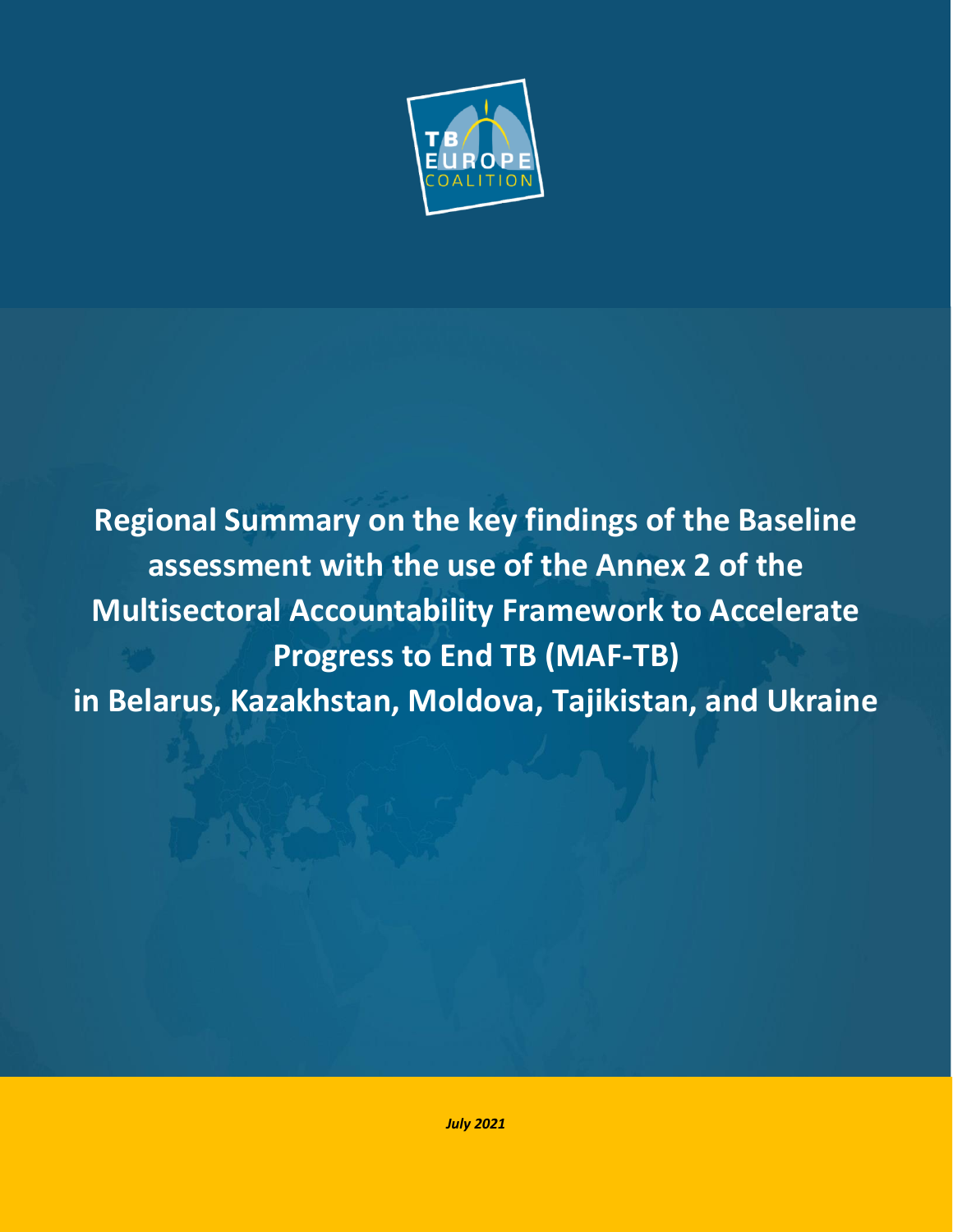**Lead Author:** *Yuliya Chorna, expert on MAF-TB, regional team lead; Co-Authors*: *Amrita Daftary, expert on qualitative research methods, Professor in Global Health at York University; Ievgeniia Lukash, expert-sociologist; Natalia Kamenska, expert on technical support to civil society and affected communities.*

*Contributors: Yuliya Kalancha, TB Europe Coalition Executive Director; Mariia Chuprynska, TB Europe Coalition Program Manager; Dr. Sayohat Hasanova, WHO Regional Office for Europe.*

## <span id="page-1-0"></span>*Acknowledgements*

*This document was produced based on the assessment findings obtained with the use of the Multisectoral accountability framework to accelerate progress to end the tuberculosis (MAF-TB) Annex 2 and auxiliary data collection tools in five pilot countries in Eastern Europe and Central Asia (EECA).*

*The TB Europe Coalition would like to thank civil society and TB-affected community organizations partners from 5 pilot countries:*

*Ukraine: TBPeopleUkraine. Moldova: Center for Health Policies and Studies. Tajikistan: StopTB Partnership, Tajikistan. Kazakhstan: Kazakhstan Union of People Living with HIV. Belarus: The Republican Public Association "Defeat Tuberculosis Together".*

*The material was prepared by the TB Europe Coalition with the support of the Stop TB Partnership in the framework of the "Challenge Facility for Civil Society" EECA grant, "Long term capacity strengthening of Community Networks and Organizations of People Affected by TB" Community, Rights, and Gender grant funded by the Global Fund and Eurasian Harm Reduction Association (EHRA) grant.*

*The author's, co-authors and contributors' views expressed in this publication do not necessarily reflect the views of the Global Fund, the StopTB Partnership and the Eurasian Harm Reduction Association The conclusions and interpretations of data and findings are those of the authors of this document; any errors or omissions are theirs alone.*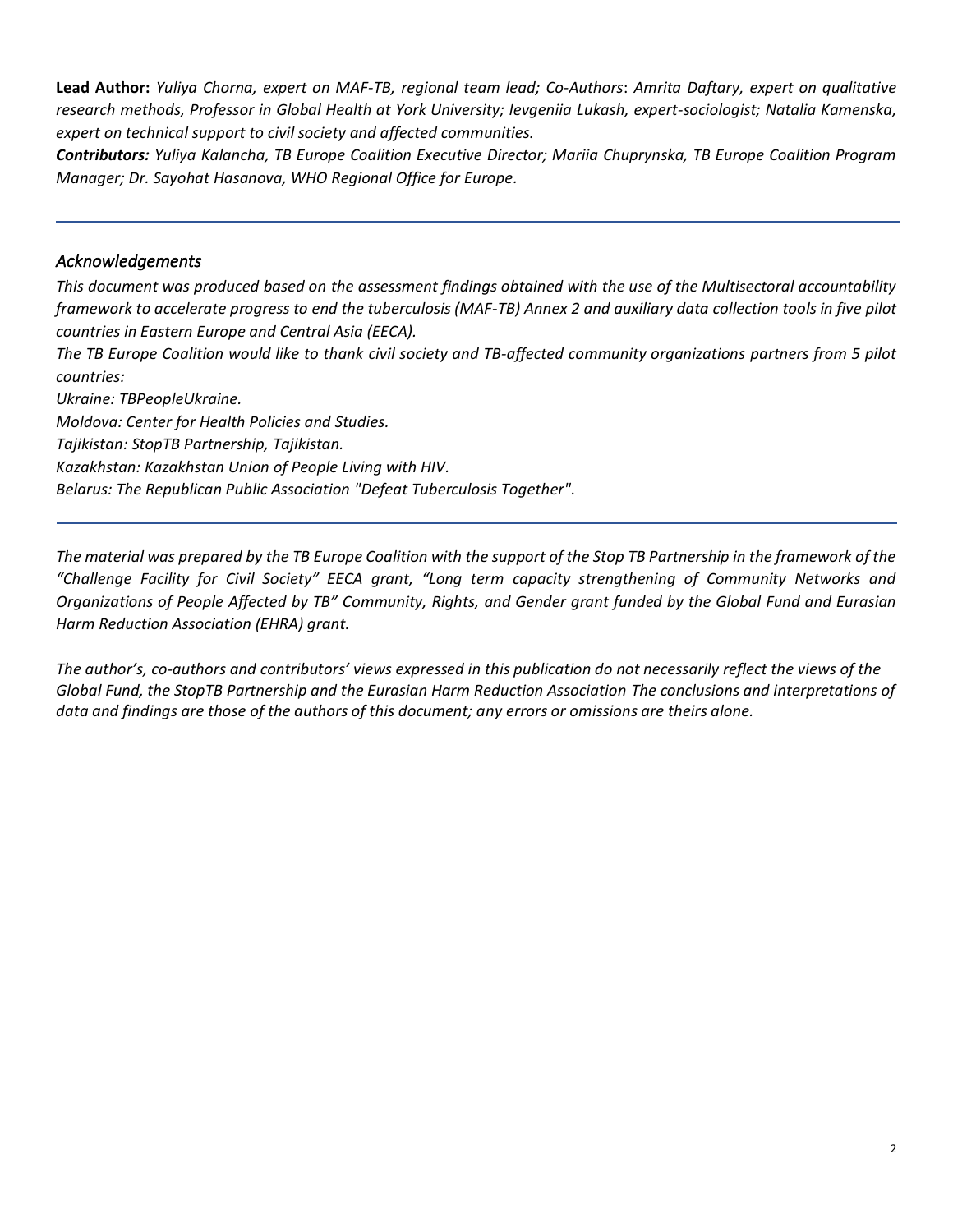## **Table of content**

| $\mathbf{L}$ |  |
|--------------|--|
| Н.           |  |
| Ш.           |  |
|              |  |
|              |  |
|              |  |
|              |  |
| IV.          |  |
|              |  |
|              |  |
| V.           |  |
|              |  |
|              |  |
|              |  |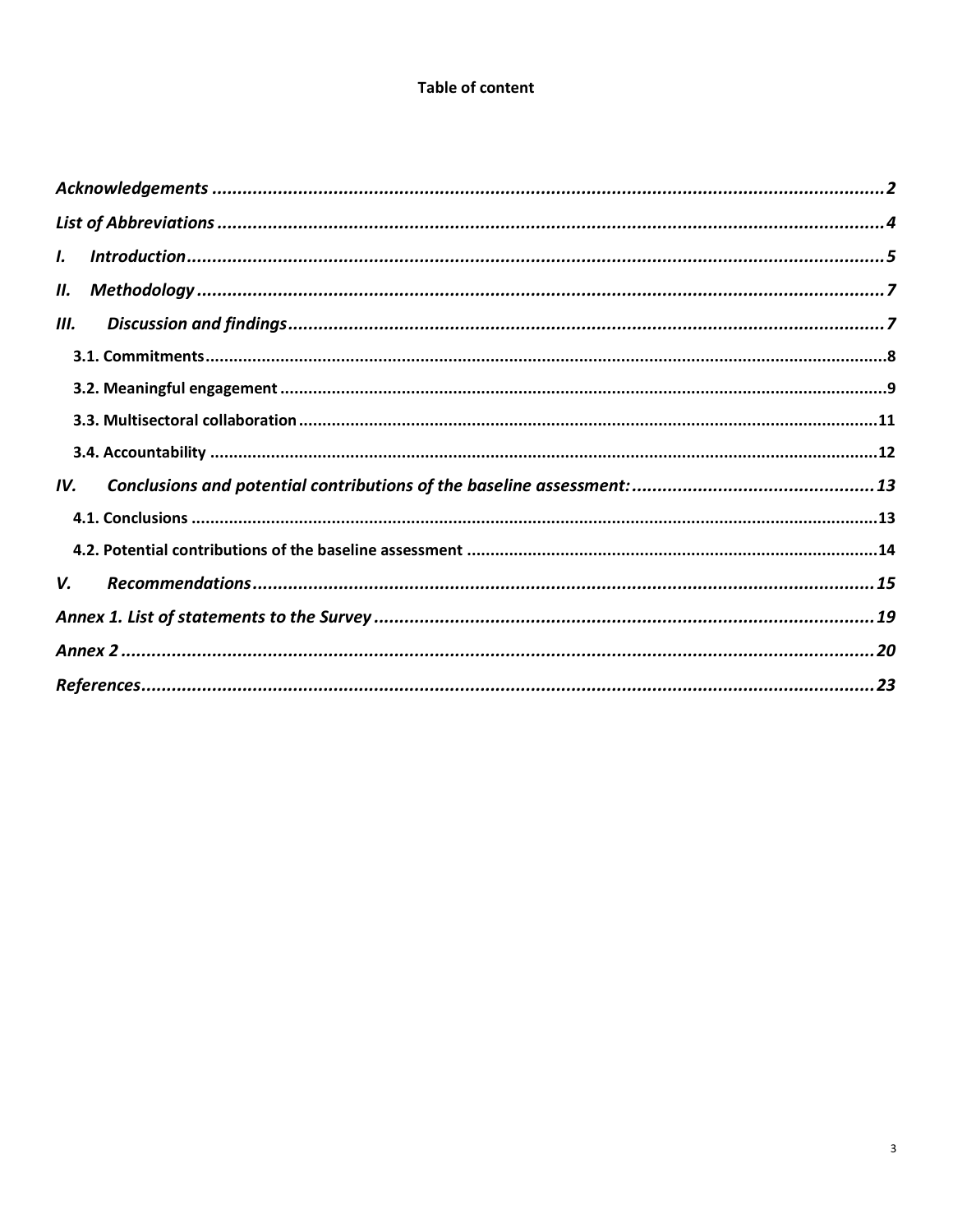# **List of Abbreviations**

- <span id="page-3-0"></span>**CCM** - Country Coordinating Mechanisms for mitigating the impact caused by HIV/AIDS and TB
- **CLM** Community-based monitoring
- **COs** Community Organizations
- **CSOs** Civil Society Organizations
- **C19RM** COVID-19 Response Mechanism
- **EECA** Eastern Europe and Central Asia
- **Global Fund** The Global Fund to Fight Aids, Tuberculosis and Malaria
- **HIV** Human immunodeficiency virus
- **MAF-TB** Multisectoral accountability framework to accelerate progress to end the tuberculosis epidemic
- **MoH**  Ministry of Health
- **MoSA** Ministry of Social Affairs
- **NTP** National TB Programme
- **SDGs** Sustainable Development Goals
- **TB** Tuberculosis
- **TBEC** TB Europe Coalition
- **TB-NSP** TB National Strategic Plan
- **ToR** Terms of References
- **UN** United Nations
- **UN HLM on TB** United Nations General Assembly High-level meeting on the fight against Tuberculosis
- **WHO**  World Health Organization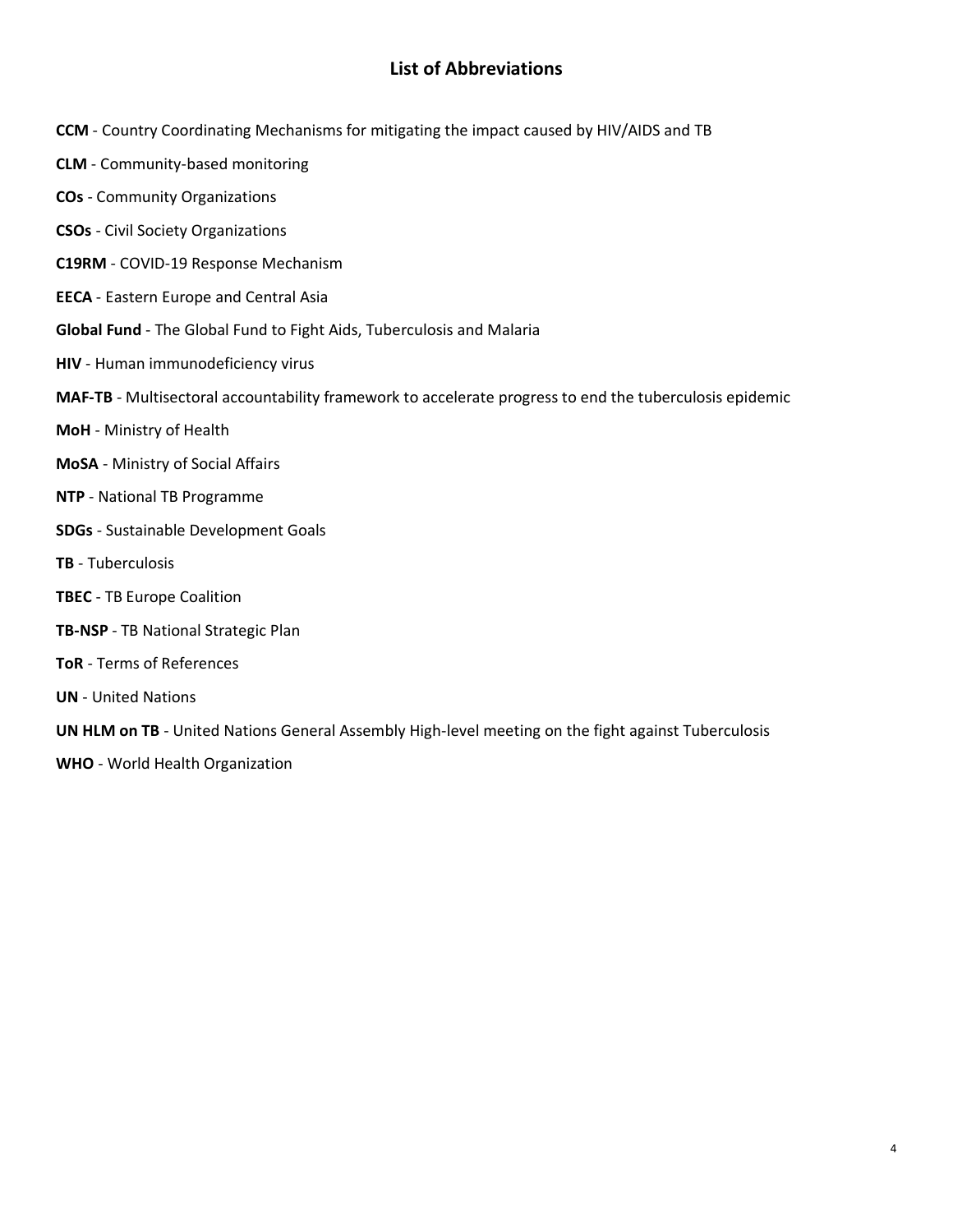#### <span id="page-4-0"></span>**I. Introduction**

Importance of the multisectoral approach, has been a cross-cutting theme in the political commitments to end Tuberculosis (TB), ever since the WHO End TB Strategy *(1),* aligned with Sustainable Development Goals (SDGs) *(2)* has been developed to guide accelerated action from 2016. TB is known as a disease, which is highly impacted by social determinants. Poverty, malnutrition, poor living conditions, to name a few, affect how people get infected, develop TB disease, how they would cope with the hardships of treatment and what health outcomes they will eventually face. Access to care and opportunities is often being jeopardized by the structural barriers of care, which are excluding certain groups of people, usually those being already the most affected by health disparities, thus widening health inequalities.

A multisectoral approach is a key to galvanize implementation of political commitments to end TB, made by global leaders, that address social determinants of health, including barriers to TB care and support services, human rights violations, stigma, harmful gender norms, and strengthening multistakeholder response, beyond the health sector. To advance multisectoral collaborations in TB response, the Multisectoral accountability framework *(3), (4)* to accelerate progress to end the tuberculosis epidemic (MAF-TB ) has been developed by WHO, upon request from Member States, following the 1st WHO Global Ministerial Conference on "Ending TB: A Multisectoral response" in November 2017 *(5)* and the United Nations General Assembly High-level meeting on the fight against Tuberculosis (UN HLM on TB) "United to End TB: An Urgent Global Response to a Global Epidemic" *(6)* in 2018.

The MAF-TB approach foresees conducting a Baseline Assessment with the use of a MAF-TB Checklist. The MAF-TB Baseline Assessment Checklist *(7)* is complemented by three Annexes *(8)*; with each having its own value to bring in evidence needed for strengthening multisectoral collaboration and accountability processes. Annex 1 aims for assessment of the roles, activities and budgets of the various Ministries and Bodies, as well as other stakeholders, engaged with Ministry of Health in Ending TB. Annex 3 helps to assess the situation for adoption and implementation of WHO Tuberculosis Guidelines at the country level. Annex 2 of the MAF-TB Baseline Assessment Checklist provides guidance for assessing the engagement of civil society and TB-affected communities, both in multisectoral accountability processes in general and in the response to end TB, in particular.

#### *Figure 1*

*has been adopted from WHO's guide "Multisectoral Accountability Framework to Accelerate Progress to End Tuberculosis by 2030" [https://www.who.int/tb/WHO\\_Multisectoral\\_Framew](https://www.who.int/tb/WHO_Multisectoral_Framework_web.pdf?ua=1) [ork\\_web.pdf?ua=1](https://www.who.int/tb/WHO_Multisectoral_Framework_web.pdf?ua=1)*



As illustrated in the Figure 1, there are four elements of MAF-TB – commitments, actions, monitoring & reporting, and review. In practice, commitments should be followed by the actions needed to keep or achieve them. Monitoring and reporting are then used to track progress related to commitments and actions. Review is used to assess the results from monitoring that are documented in reports and associated products, and to make recommendations for future actions. Four elements of MAF-TB have been used as a framework of the countries' analytical reports resulting from the baseline assessments with the use of the MAF-TB Baseline Assessment Checklist/Annex 2.

Assessment findings obtained with the use of the MAF-TB Annex 2 and auxiliary data collection tools are summarized based on the experiences of five pilot countries in Eastern Europe and Central Asia (EECA) and documented in this paper. Additionally, the paper includes insights as for operationalization and interpretation of the MAF-TB Annex 2 and interpretation of the MAF-TB four core elements as relates to meaningful engagement of civil society and affected community in the TB response.

In 2020 a new report has been released by the United Nations Secretary-General António Guterres, titled "Progress towards achieving global tuberculosis targets and implementation of the UN Political Declaration on TB" *(9)*. This report suggests the set of 10 priority recommendations for the Member States on how to put the world on track for reaching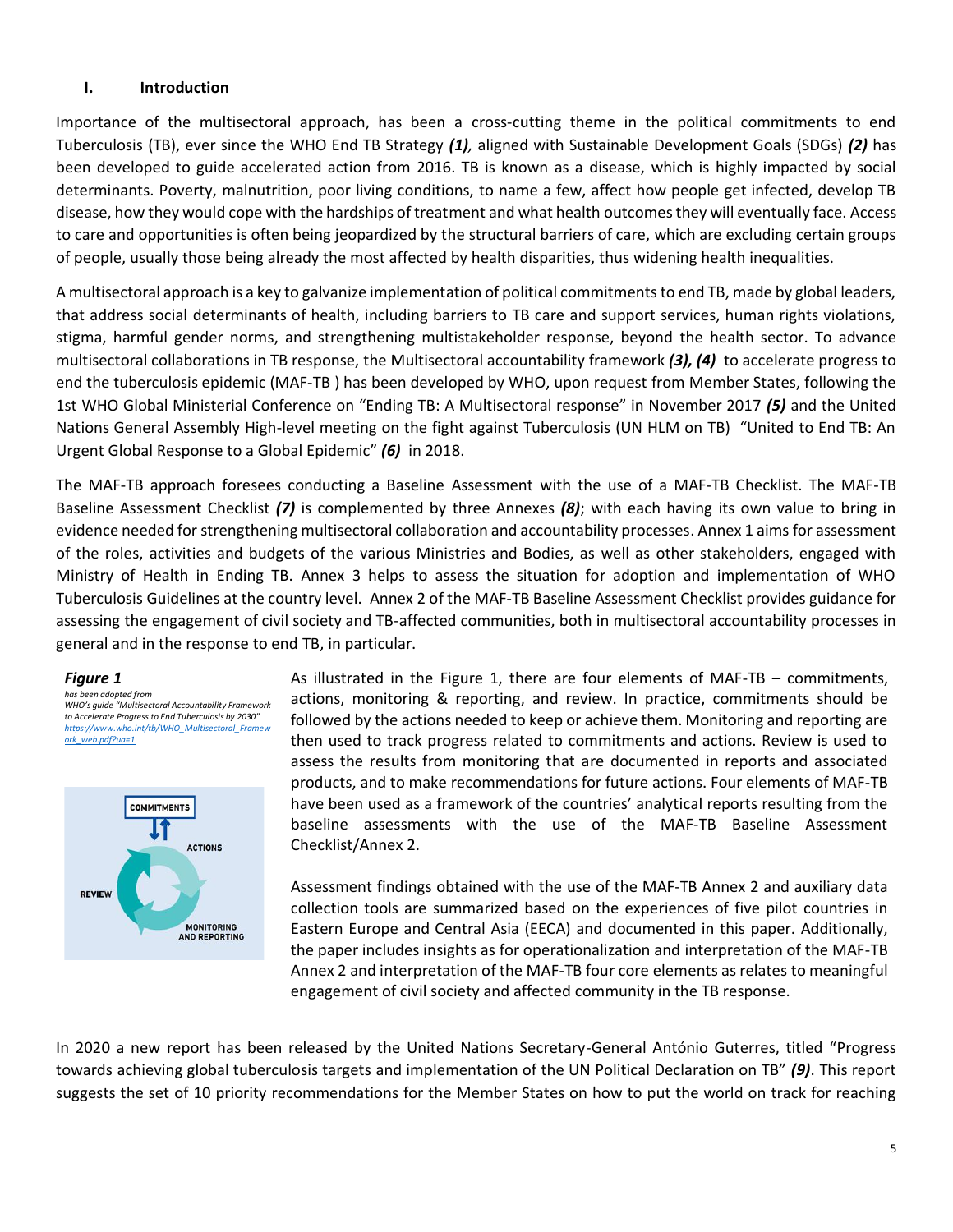agreed targets, which have been set in the political commitments of the UN HLM on TB which (among others) inform MAF-TB processes by 2022 and beyond.

**Recommendation # 7,** of the United Nations Secretary General report, specifically calls for ensuring meaningful engagement of civil society, communities and people affected by tuberculosis. This includes calling on the Member States to urgently invest in building capacity to ensure meaningful engagement in all aspects of the TB response, including with regard **to policymaking forums, planning, care delivery, monitoring and review**.

Furthermore, in November 2020, Stop TB Partnership TB Affected Community and NGO Delegations, in collaboration with over 150 community partners from over 60 countries, produced a community-led report *"A Deadly Divide: TB Commitments vs. TB Realities. A Communities Report on Progress Toward the UN Political Declaration on the Fight Against TB and a Call to Action to Close the Gaps in TB Targets" (Deadly Divide) (10).* A Deadly Divide report aims to complement the Global TB Report 2020 by providing a complementary view of the status of the Political Declaration of UN HLM on TB targets and commitments, specifically through the lens of civil society and TB affected communities. The report provides for six asks, alongside with defined areas for action, which require immediate attention and urgent measures, including through enhancement of multisectoral collaborations and accountability and meaningful engagement of civil society and TB affected community. Data analysis resulting from the assessment, supplies additional evidence to support the identified six asks and where possible, inform as well practical steps on the following priority areas for action:

| Area for action 1: | Reaching all people through TB diagnosis, treatment, care and prevention                       |
|--------------------|------------------------------------------------------------------------------------------------|
| Area for action 2: | Making the TB response rights-based, equitable and stigma-free, with communities at the center |
| Area for action 3: | Accelerating the development of essential new tools to end TB                                  |
| Area for action 4: | Investing the funds necessary to end TB                                                        |
| Area for action 5: | Committing to accountability, multisectorality and leadership on TB                            |
| Area for action 6: | Leveraging COVID-19 as a strategic opportunity to end TB                                       |

**Assessment objective:** to identify what makes the engagement of civil society organizations and TB affected communities in the TB response meaningful, and what is the role of the multisectoral collaboration and accountability for meaningful engagement.

**Guiding principle:** Multisectoral collaboration and accountability can be understood, practiced, and experienced in diverse ways depending on the perceptions, attitudes, experiences, and social contexts of implementing partners.

**Affiliations:** At the regional level, TB Europe Coalition (Secretariat and the Regional research support expert team) provides technical support to partners from civil society and TB-affected communities in the pilot countries to complete the Annex 2 of the MAF-TB Baseline Assessment Checklist. WHO Regional Office for Europe provides overall technical cooperation in countries to complete the MAF-TB Baseline Assessment Checklist and all related Annexes *(7), (8)*. At the country level, civil society and TB affected community organizations, in collaboration with National TB Programs (NTP) at the Ministry of Health, Country Coordinating Mechanisms (CCMs) under the Global Fund, have been involved in data collection to complete Annex 2 of the MAF-TB Baseline Assessment Checklist. The project has been funded by the Stop TB Partnership in the framework of the "Challenge Facility for Civil Society" EECA grant, "Long term capacity strengthening of Community Networks and Organizations of People Affected by TB" Community, Rights, and Gender grant funded by the Global Fund and Eurasian Harm Reduction Association (EHRA) grant.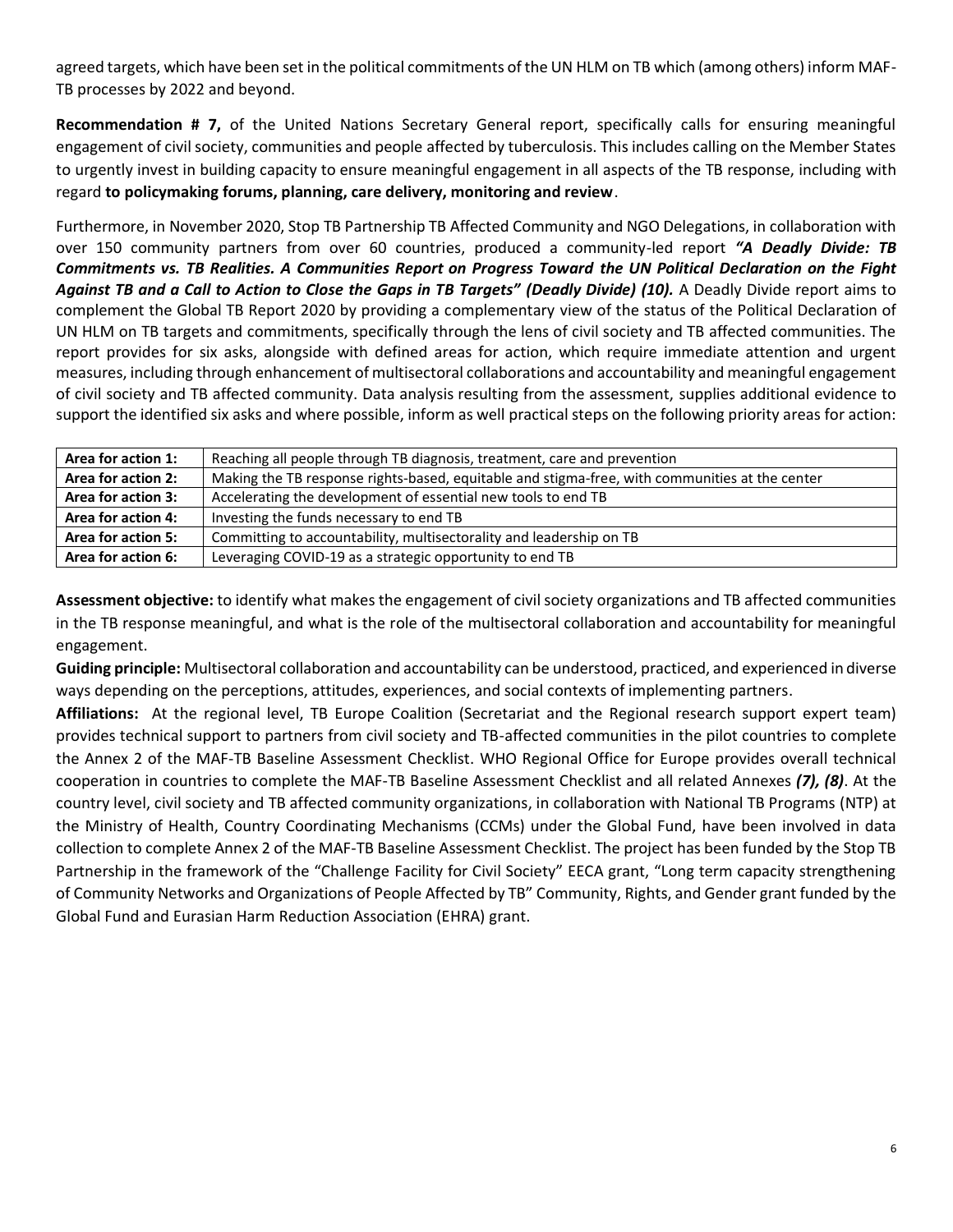### <span id="page-6-0"></span>**II. Methodology**

**Design**: Mixed methods study related to Annex 2 of the MAF-TB Baseline Assessment Checklist, with emphasis on qualitative methods and findings. Annex 2 has been complemented with a quantitative tool (standardized survey). Concurrent qualitative methods, while not a prerequisite, ensured the capture of more in-depth data and a contextualized analysis of Annex 2.

**Sites:** Belarus, Kazakhstan, Moldova, Tajikistan, and Ukraine.

**Setting:** National level/regions where CSOs/COs work.

**Recruitment:** purposeful sampling to gather diverse and information-rich data.

**Data sources:** In-depth, semi-structured interviews with 5-7 heads of organizations/project manager per site; focus-group with project coordinators; focus-group with grassroot workers; focus-group with TB survivors – in Belarus, Kazakhstan, Moldova, Tajikistan, and Ukraine; and a survey - in Kazakhstan, Moldova, Tajikistan and Ukraine.

**Analysis:**

**Quantitative (survey).** Survey data were collected through e-mail outreach in accordance with the defined sampling to civil society and TB affected communities' organizations with an aim to complete relevant sections of the MAF-TB Baseline Assessment Checklist/Annex 2 and additional items corresponding with the perception of meaningful engagement of civil society and TB affected communities in the TB response. A 3-item Likert scale was used whereby survey respondents were presented with statements followed by response choices to indicate whether they - Completely disagree or strongly disagree; Somewhat or sometimes agree; Completely agree or strongly agree. An additional response choice was "I don't know", in the event a respondent had no access to information or did not understand the statement.

Measures of central tendency and frequencies (percentage of responses to each statement) were used to analyze the survey data *(11)*. The results of the survey were illustrated with a graph showing the distribution of responses. Results were used to describe the respondents' perception of statements and helped to navigate the qualitative analysis. Survey responses were aligned with the completed MAF-TB Baseline Assessment Checklist/Annex 2, focus-group and interview data.

**Qualitative (Interviews and focus-groups).** The framework method *(12)* was used which included transcription; data familiarization; coding; development of a working analytic framework; application of the analytic framework to finalize themes; charting the data into a framework matrix; and interpreting the data. Coding was inductive (open) as well as deductive (informed by elements of the MAF-TB framework – see Fig 1).

**Desk review** was used for analysis of MAF-TB "Commitments".

**Ethical issues and confidentiality** Prior to each field procedure, potential participants went through an informed consent process and data was only collected from persons who provided informed consent. Consenting participants were given non-identifiable research codes to protect their personal information and anonymity. Findings were reported in aggregate, and not linked to individual participants.

### <span id="page-6-1"></span>**III. Discussion and findings**

This baseline assessment was grounded in mixed methods of data collection, including a survey associated with the **"Action", "Monitoring and Reporting"** and **"Review"** sections of the MAF-TB/Annex 2 Checklist. The **"Commitments"** section has been analyzed as a desk review. Statements included in the MAF-TB/Annex 2 informed a survey design *(Please see Annex 1 for the survey questions)* which had been administered through the available CSOs/COs National platforms (i.e. National Stop TB Partnership platforms).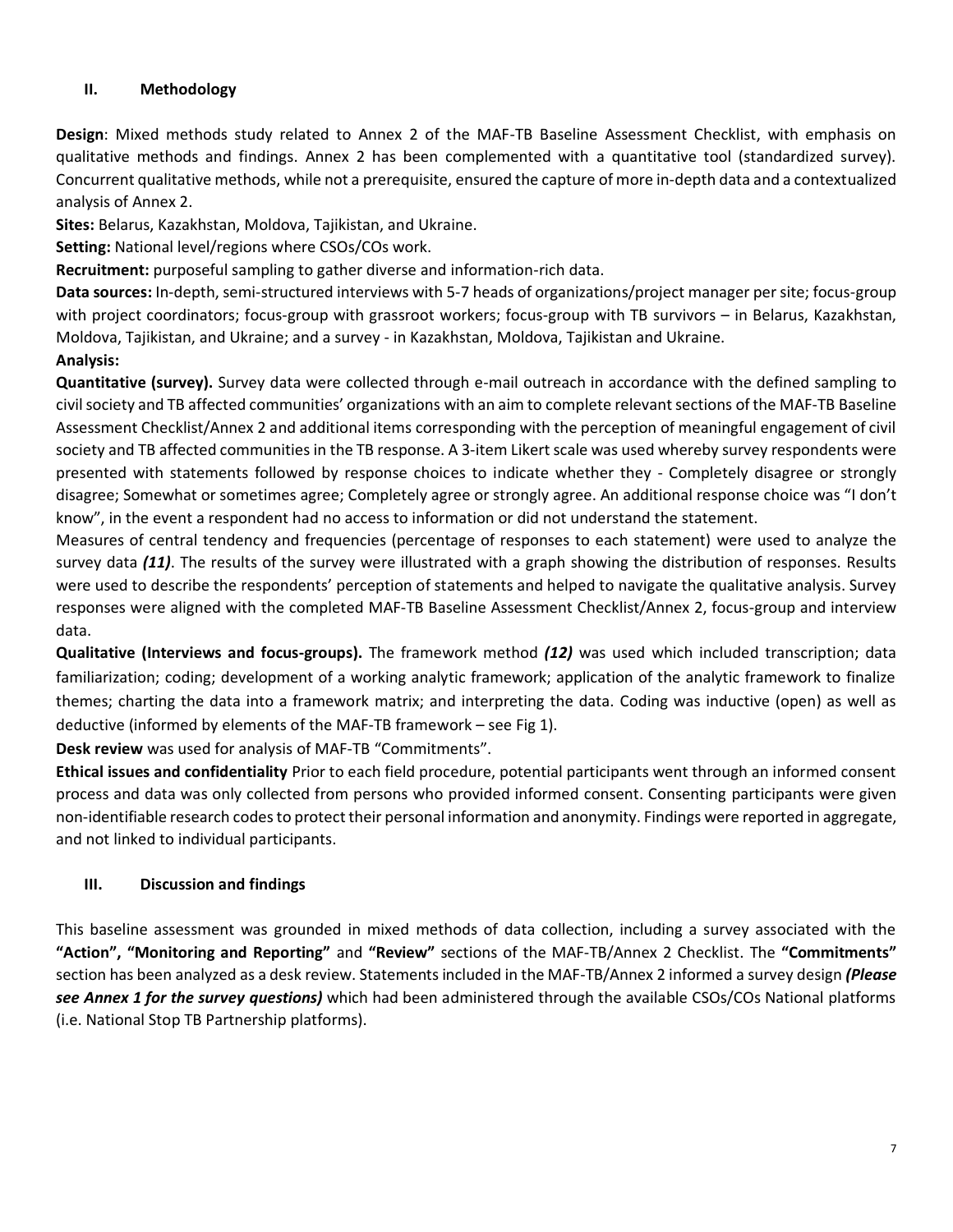<span id="page-7-0"></span>"Commitments inform the policy and strategic directions for TB response, and for CSOs/COs it is important to have a comprehensive understanding of the policy context at the international and national level as it is a practical way for civil society to speak "the same language" with policy and decision-makers." *(13)*

As observed by the regional research support expert team, interpretation of the *"Commitments"* section of the MAF-TB Annex2 Checklist, tracking of its value from the "global" to the "local" context meanings had been the most challenging part within the MAF-TB Annex 2 baseline assessment. In most cases, when completing the MAF-TB Annex 2 "Commitments" sections, participants made the links between Global Commitments and National documents, articulating National commitments which they found to be relevant to Global ones. However, it was less clear what specific elements should be in place, in order to consider that there is a real match between "Global" and "National" commitments; these missing pieces became apparent in interview and focus group discussions as well. Findings were accordingly triangulated for further use during scale up of MAF-TB baseline assessments in other countries in the current section of the report.

Entries of the National CSOs/COs assessment teams into the MAF-TB Annex 2 "Commitments" section were analyzed and the core documents referred as those associated with the alignment of National level commitments and Global commitments are presented in **Table 1** *(please refer to annex 2).* Respondents' responses received during interviews and focus-groups' discussions helped to add another level of inquiry from the lens of what *meaningful engagement* really means for civil society and affected communities and what elements need to be in place at the system level to enable sustainable meaningful engagement. As a apart of the data analysis and a bridge between Global Commitments and National Level commitments, **Values and Concepts** which should inform both sub-sets of Global and National commitments have been identified**.** 

Conceptualizing process described above, helped to document a pilot approach for unpacking and operationalization of the Global commitments **"Basic Analysis of the Global Commitments' Transformation Pathway"** and to develop **"Five-Steps Analysis Framework of the Global Commitments Transformation Pathway"**, please see the *Figure 2* below.

Examples drawn from the pilot baseline assessments presented in Table 2 and developed "Five-Steps Analysis Framework of the Global Commitments Transformation Pathway" will be of help for further roll-out of the MAF-TB Baseline assessment 2 to inform the rational for answer choices under the Annex 2, as well as in other contexts, related to policy analysis.

#### *Figure 2*

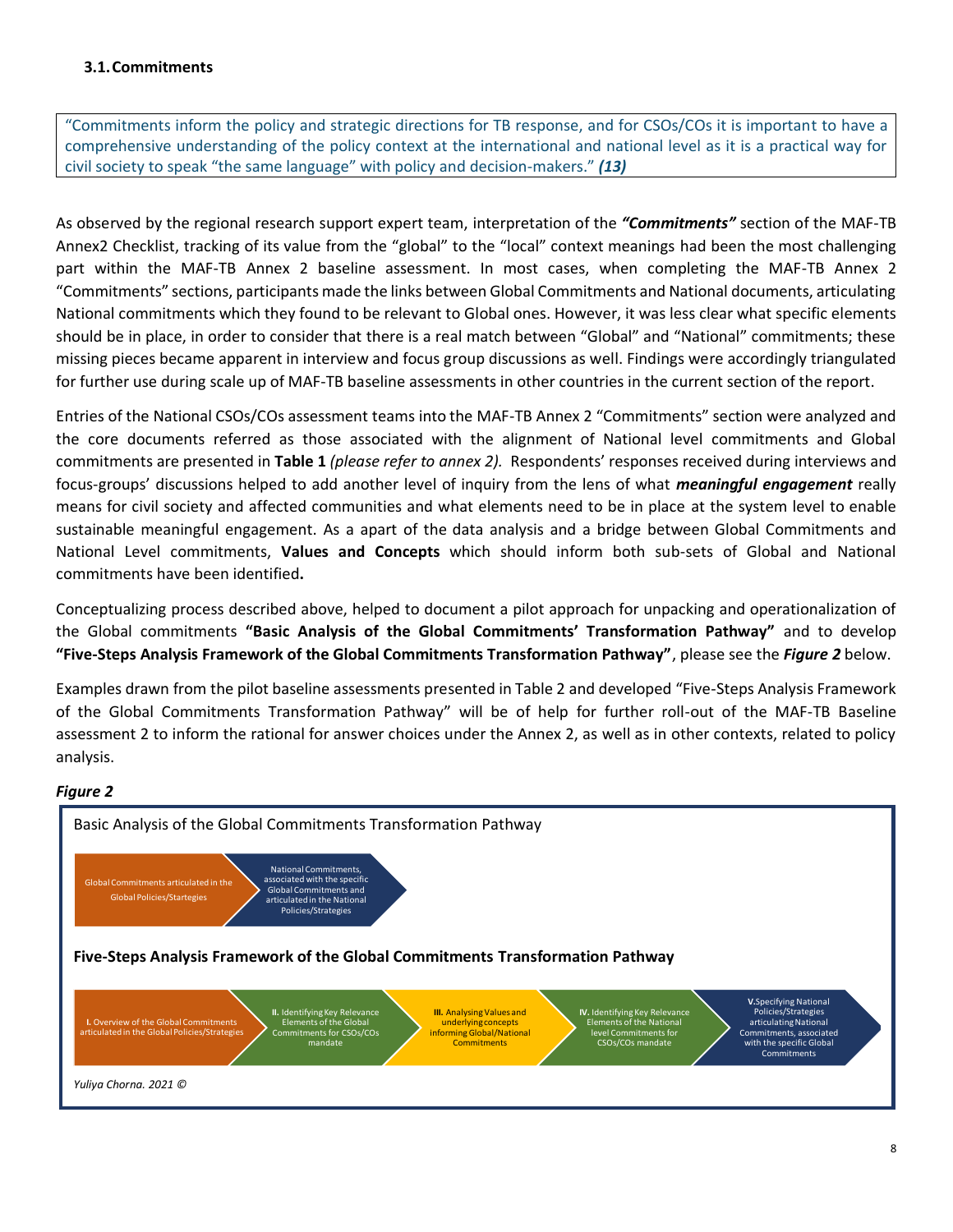Besides analysis of the "Commitments", the survey, and qualitative components of the Baseline assessment MAF-TB/Annex 2 in five pilot countries, helped to examine perspectives of civil society and affected communities relevant for **"Actions", "Monitoring and Reporting"** and **"Review"** elements of multisectoral accountability to end TB at country level. The concepts of *"meaningful engagement", "multisectoral collaboration", "accountability"* were especially heavily discussed in interviews and focus-group discussions with civil society, including TB survivors, and community organizations leaders, project coordinators and field workers. These perspectives and related implications are now discussed.

### <span id="page-8-0"></span>**3.2.Meaningful engagement**

Core elements seen to be fundamental to "**meaningful engagement"** were unpacked by the participants. They intersected with public participation, power, financing, service delivery and advocacy:

1) A safe environment for CSOs/COs to "voice" any suggestions and concerns to authorities and decision-makers to address barriers in access to care on behalf of the people they serve.

2) CSO/COs engagement throughout the associated process, beginning from the planning and conceptualization phase.

3) An impact on the decisions and policies made by CSOs/COs through their engagement in the associated process.

4) Sustainable public financing to support operational activities and deliver services to the people CSOs/COs serve.

Participating TB survivors and CSOs/COs representatives shared a host of challenges commonly experienced by TB survivors which were seen to inform future service delivery and advocacy efforts (Table 1). Despite a certain division in grouping these factors ("social", "clinical" and "structural"), in practice there are close links in how they flow, interact, reinforce each other and lead to health inequities. Participants emphasized that these challenges cannot be addressed by the healthcare sector alone and should be used to inform the planning and implementation of multisectoral collaboration models. While the frequency and intensity with which particular issues were raised and emphasized varied across sites, in general the three sets of challenges were seen to be relevant to all five pilot sites. The examples are provided as an illustration of how particular challenges manifested in some sites, though they varied substantially across sites.

| Social factors on the TB pathway                                                                         | <b>Clinical factors of disease</b>                         | <b>Structural factors in access to care</b>                                                                                                                                    |
|----------------------------------------------------------------------------------------------------------|------------------------------------------------------------|--------------------------------------------------------------------------------------------------------------------------------------------------------------------------------|
| Stigma:                                                                                                  | Treatment' side affects, toxicity.                         | <b>Mandatory documentation:</b>                                                                                                                                                |
| Domestic/community violence (including towards family members).<br>Social exclusion from the community.  | <b>Treatment of other health</b><br>(comorbid) conditions: | No access to diagnostics and care for<br>people without identity papers or<br>records, for example:                                                                            |
| Lack of social support and/or loss of social (incl. family) support.                                     | (TB/HIV; alcohol addiction;<br>injection drug use).        | Residence registration.                                                                                                                                                        |
| Discrimination:                                                                                          |                                                            | Citizenship proof.                                                                                                                                                             |
| Expulsion from work, school, housing.                                                                    |                                                            | Employment record.                                                                                                                                                             |
| Poverty:<br>Food insecurity.                                                                             |                                                            | Signed service-provision declaration<br>with the family doctor.                                                                                                                |
| No housing/lost housing (also tied to long-term hospitalization and<br>inability to pay utilities/rent). |                                                            | Social medical insurance.                                                                                                                                                      |
| No financial means to pay for transportation to healthcare facility.                                     |                                                            | People who do not have medical social<br>insurance face harshest barriers.                                                                                                     |
| No financial means to pay for auxiliary health services, medicines.                                      |                                                            | <b>Conflicting policies:</b>                                                                                                                                                   |
| Unemployment:<br>Lost job.<br>Lack of job opportunities.                                                 |                                                            | Diagnostic services may entail out-of-<br>pocket payment and leads to delayed<br>health care seeking. TB services are<br>free-of-charge only once a diagnosis is<br>confirmed. |

### *Table 2: Challenges experienced by TB survivors*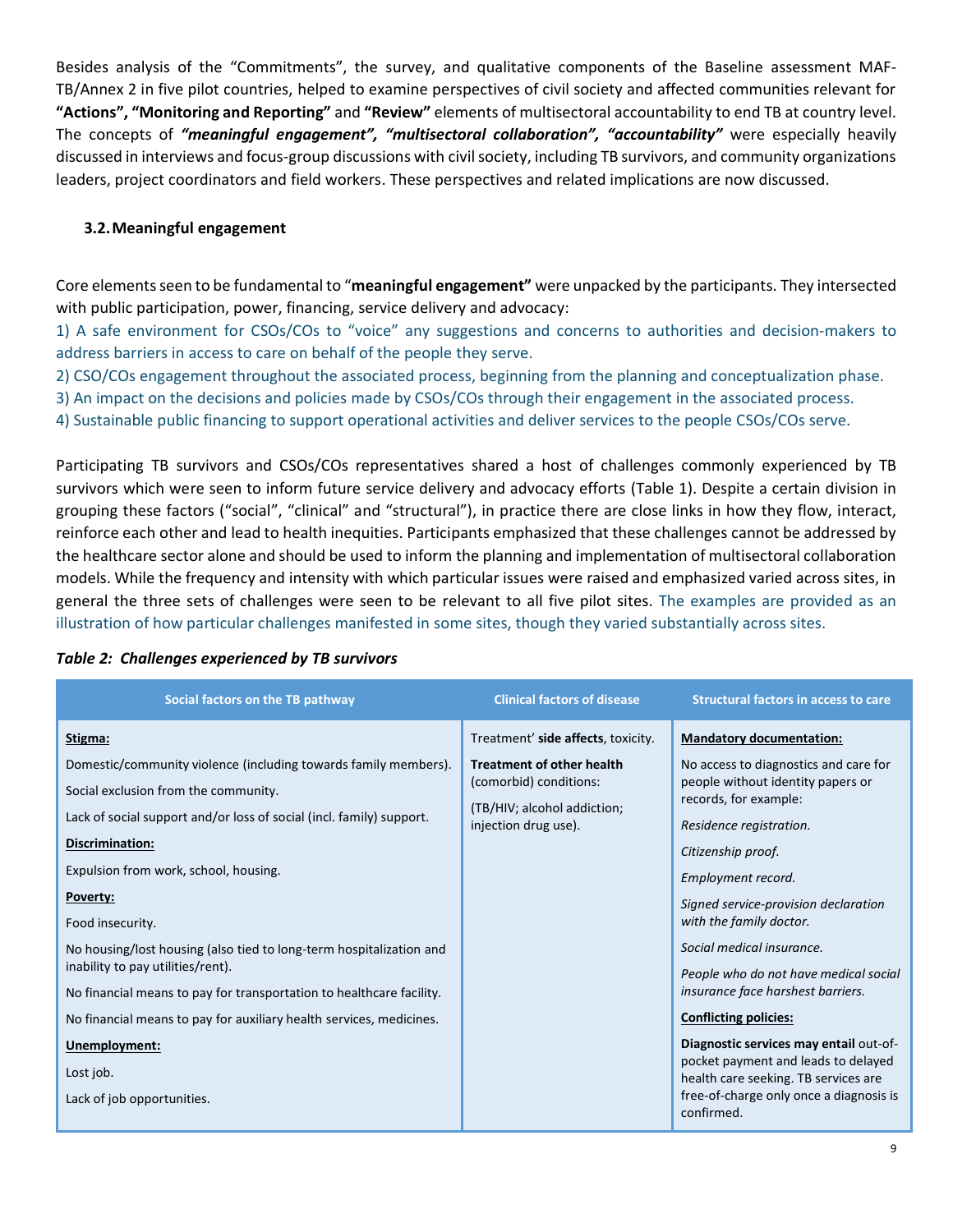| Lost profession (forbidden to work in certain areas).                                                                                 | Drug shortages:                                                         |
|---------------------------------------------------------------------------------------------------------------------------------------|-------------------------------------------------------------------------|
| Lack of awareness about social entitlements:                                                                                          | Lack of sustainable procurement and                                     |
| Social protection (pensions, disability payments).                                                                                    | supply.                                                                 |
| Social welfare (subsidizes).                                                                                                          | Lack of referral mechanisms:                                            |
| <b>Gender biases:</b>                                                                                                                 | No case management to ease patient<br>navigation between multiple       |
| Patriarchy norms – women generally reported as experiencing more<br>stigma; in some contexts, they have to ask permission of husbands | services/providers (eg, for comorbid<br>conditions or social services). |
| /mothers-in-laws to access medical care; women's perceived roles<br>as caregivers and housework burden may lead them to deprioritize  | Poor infrastructure:                                                    |
| accessing/treatment.                                                                                                                  | Especially for people living in remote                                  |
| Masculinity norms - men's perceived role as "breadwinners" may                                                                        | areas, outside of the capitals:                                         |
| lead them to prioritize earnings over health.                                                                                         | Poor quality of roads                                                   |
|                                                                                                                                       | Lack of public transportation<br>No laboratory networks                 |
|                                                                                                                                       | No specialized health                                                   |
|                                                                                                                                       | facilities                                                              |

Social and structural risk factors outlined in the Table 1, cast a light on the health disparities in TB and guide CSOs/COs' activities to address the needs of the most vulnerable people and communities to achieve equity by addressing disparities. These factors were seen to be exacerbated by the COVID-19 pandemic. For example, COVID-19 generated lockdowns have shrunk opportunities to earn income, and increased food insecurity for families already struggling with the poverty. Under such conditions, individual health needs have become even less of priority for affected people and communities. Moreover, access to social and medical care, especially in villages and remote areas has become even more hindered with the interruptions of work of the public transportation and closures or restricted access to the medical facilities.

CSOs/COs have been for a long time engaged in TB prevention, including awareness-building and helping to reach out to people who have been in contact with people with active TB disease, and care support activities throughout the whole continuum of TB pathway from symptoms to post-treatment adaptation. In the times of COVID-19, they have become even a more crucial linkage between TB-affected community and medical/social facilities, substituting facility-based directly observed therapy for TB with the community care based on video-supported interventions and delivery of medicines and social support. Emerging need to define the procedures and ways of working under the COVID-19 context has also become an entry point for increased multisectoral collaboration between CSOs/COs, health and state social care facilities. CSOs/COs provide services to address social and structural factors experienced by TB-affected people mostly through Global Fund grants, including through the recent COVID-19 Response Mechanism (C19RM) to support countries to respond to COVID-19 and mitigate its impact on the TB program; besides, there are also other streams of external funding, like USAID etc. allocated to support project activities of CSOs/COs.

Despite critical importance of CSOs/COs in advancing health equity and providing support to vulnerable people and communities affected by TB, there are short-term and long-term risks for maintaining service provision by CSOs/COs. Short-term risks relate to the gaps between project funding which negatively affects CSOs/COs staff retention and continuity of services, and long-term risks relate to countries' phasing into donor funding withdrawal from the region. This leads us into the next discussion point, about **sustainability of financing** which was also identified as an indicator of CSOs/COs' **meaningful engagement** and vital to trouble-free service delivery and operational capacity of civil society and community organizations. Four of five pilot sites administered the surveys, and responses on both peak statements (statement #6 and statement #19) demonstrated a high level of consistency in all participating countries. CSOs/COs **absolutely agreed** that "*they have a significant role in provision of TB service delivery/community-based TB care services to a patient / affected household support"* (#6), while at the same time they **absolutely disagreed** that "*there is a dedicated yearly operational budget exists to support work of civil society and TB affected communities"* (#19).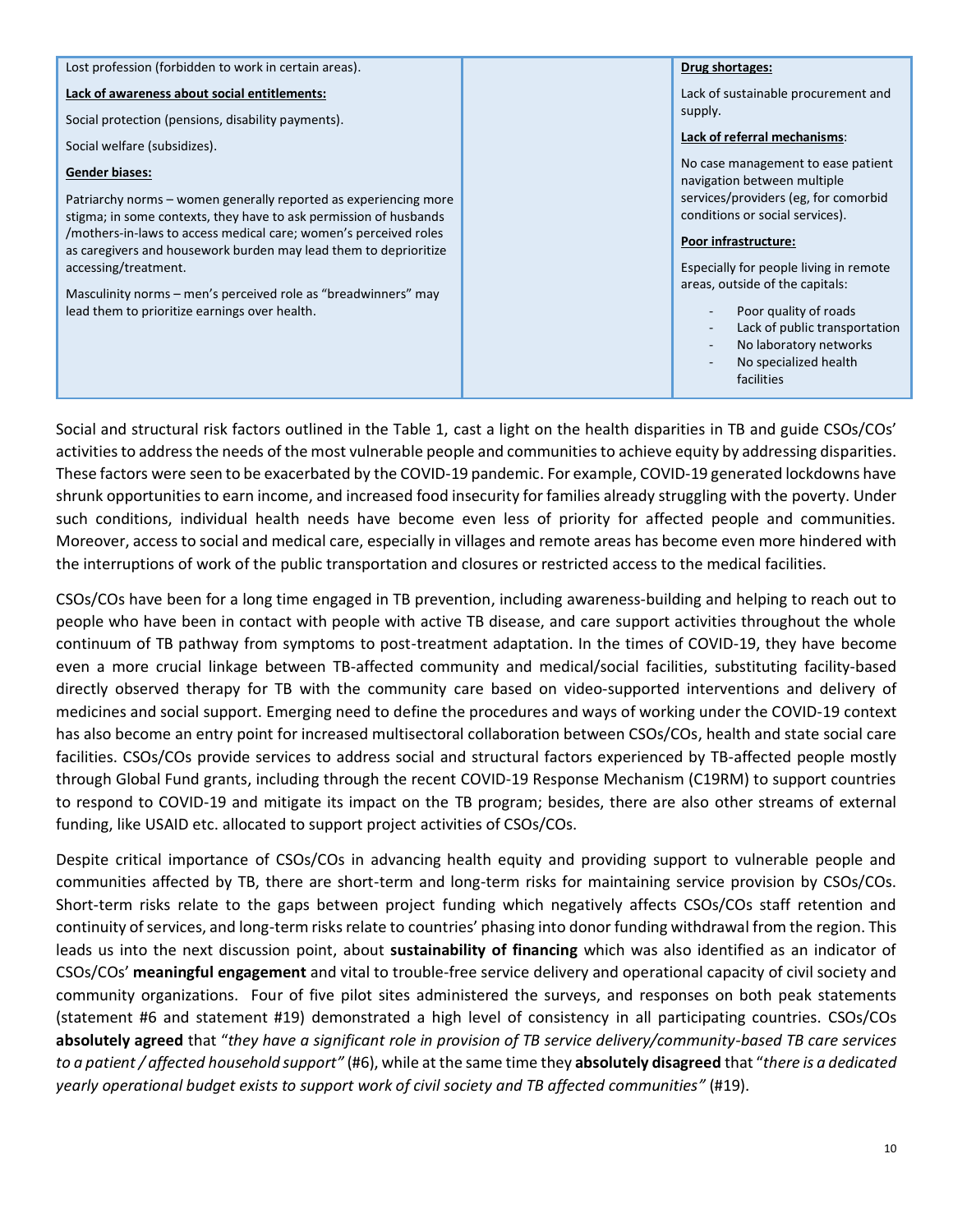

## *Figure 3: Distribution of Survey Analysis by countries, participating in the survey.*

### **Peak Statement # 6**

Civil society organizations and TB affected communities participate in TB service delivery/community-based TB care to provide services to a patient / affected household support.

### **Peak Statement # 19**

There is a dedicated yearly operational budget exists to support work of civil society and TB affected communities.

These survey responses converged with interview and focus-group discussions of the pressures of donor transitions, and ongoing reforms including decentralization, which have shifted the priorities for allocation of budgets for social contracting/procurement of services from CSOs/COs from the centralized National to the local levels. As well, decisions about social/health issues and priorities, were viewed as being shifted to the local levels; hence work with municipal authorities was gaining heightened importance.

In general, all pilot countries are currently moving in the direction of allocating budgets and procurement of services from CSOs/COs – Ukraine has strong examples of allocations of financing from the municipal and regional budgets for procurement of services from CSOs for TB care; Moldova has started procurement of CSOs/COs services for active finding of people affected by TB from the medical social insurance fund; Kazakhstan has examples of social contracting mechanisms used to engagement of CSOs/COs in provision of TB care; and Belarus and Tajikistan have planned implementation of social contracting/procurement of TB services from CSOs/COs in the new GF country grants and TB strategies for 2021-2025. Despite these commendable advances, it was mentioned that to enable a social contracting or other types of state-budget procurement of CSOs/COs services in a sustainable way, there should be clear and transparent procedures on the process, as well as Nationally adopted standards of community-based care with essential quality benchmarks and cost estimations. So far standards of community-based care have not yet been adopted in most pilot countries.

### <span id="page-10-0"></span>**3.3. Multisectoral collaboration**

In sharing their experiences on existing multisectoral collaborations, participants referred to the Ministry of Health and related bodies, and the Ministry of Social Policy and the related bodies. They mentioned collaborations with Penitentiary services on support programs for inmates and ex-prisoners, and Internal Affairs when it concerned work on renewal of official papers, including for people without passports and other ID papers/documentation. Participants also shared examples of working with private sector, mass-media, opinion leaders, like religious leaders and famous actors and singers to raise awareness on TB and fight stigma. Although participants highlighted the importance of working with other CSOs/COs, in practice this mostly constituted collaboration with HIV-servicing organizations, rather than with CSOs working on other health and social issues.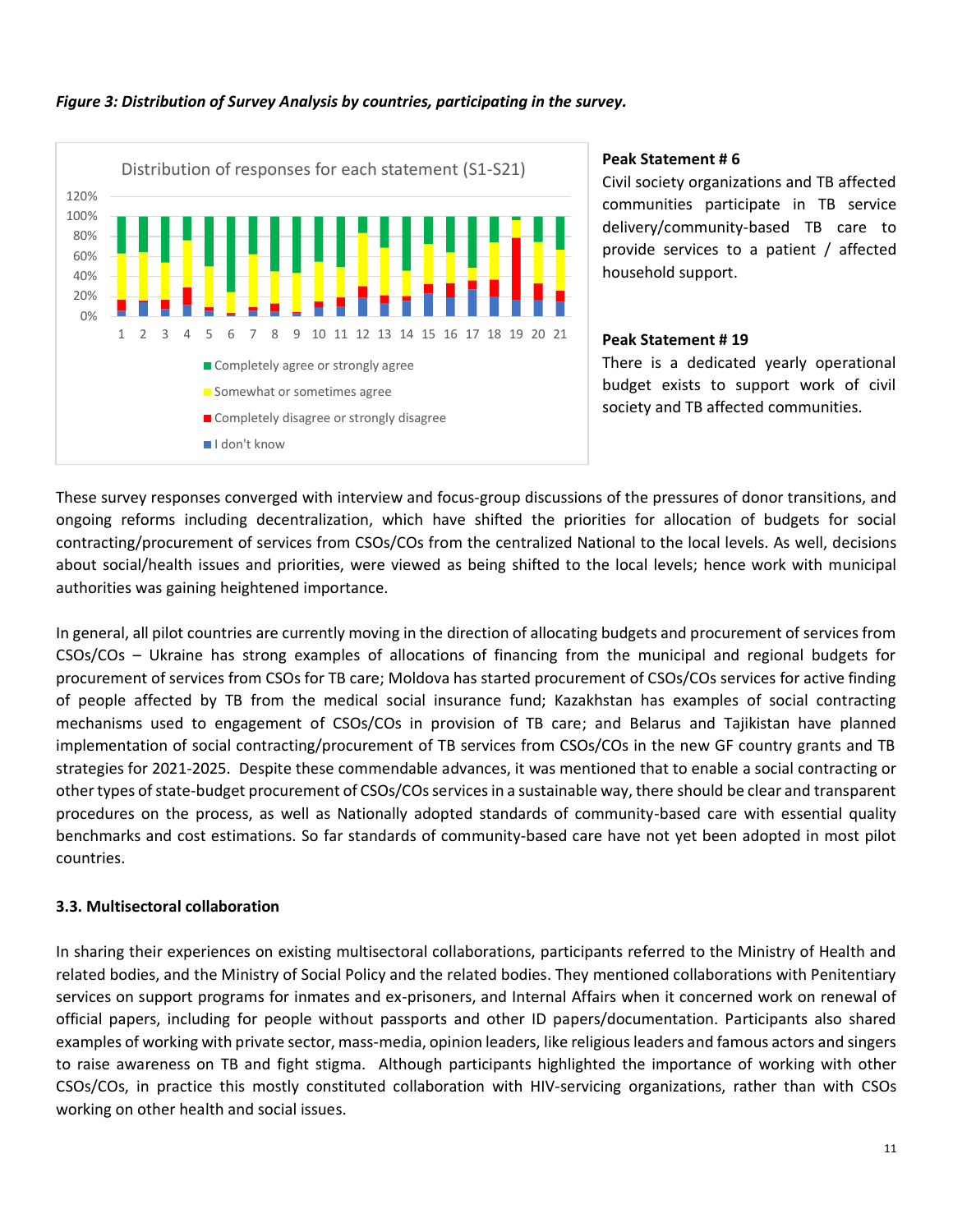Country Coordinating Mechanism (CCM) in charge of overseeing the implementation of the Global Fund grants and coordinating other aspects of developmental aid, include representatives of different sectors, beyond health, was often mentioned by participants as the existing platform for multisectoral collaboration and accountability. However, they reported that the degree of meaningfulness of their engagement through CCM depended on a number of factors. One such factor waslinked to the level of participation and decision-making that CCM engagement could offer. The importance of not only being a member of the CCM, but additionally a member of its working groups and committees, which are really issue-based, was noted. Another factor was the level of representation of CCM members, as there was some discrepancy noted between official members and delegated members. If for example, a certain Ministry is represented by a highranked official, one could expect the follow up and oversight on CCM decisions by this member when it comes to the implementation in the associated Ministry. However, in practice it was noted that official members tend to delegate for participations their lower-ranked subordinates resulting is a lower degree of influence and actionability on CCM decisions. Therefore, CCM has often been regarded as the suitable mechanism for coordination of MAF-TB activities, but necessarily as a mechanism for MAF-TB high-level review, foreseen by the MAF-TB concept *(3), (4).*

Besides cooperation with other sectors at the CCM level, one of the tools to support multisectoral collaboration processes often used by participants is an official memorandum of cooperation signed with governmental organizations. However, participants highlighted that formal memorandum do not work unless investments in social networks and informal relations are made, as these are most effective in driving the agenda. Hence, relations-building was acknowledged to have a key value. Working together at issue-based taskforces and working groups (i.e., on development of legislation, joint reporting); joint organization of events and activities were some examples of relations-building activities recommended to support multisectoral collaboration.

Building rapport with the National TB Program, policymakers, health, and social service providers in the public and private sector was also viewed as critical for understanding their positions and needs, and to identify entry points and opportunities for collaboration and joint solutions. At the same time, underlining the value of relations built on trust and empathy towards the common goal, participants struggled with ideas of effectively combining collaboration with advocacy actions. A feasible and promising intervention which could bridge the advocacy and collaboration points of interaction with NTP, and other stakeholders is the OneImpact community-led monitoring app, which at the time of data collection was being used in three pilot countries (Kazakhstan, Tajikistan, and Ukraine) to monitor quality, availability and accessibility of TB services. This intervention has a potential to serve as a channel for multisectoral collaboration with NTP and other stakeholders to jointly work on the challenges in access to care and other issues reported by the TB patients. It is particularly important that countries include objectives to sustain OneImpact after the end of the donor-funded projects in their strategic documents and funding applications. The OneImpact tool, as such, can be viewed as relevant for governmental and non-governmental stakeholders' (according to their mandates and roles) means of delivering accountability for ensuring quality, affordable and available services for people affected by TB.

### <span id="page-11-0"></span>**3.4. Accountability**

The meaning and practice of **accountability** was in general referred by participants as the CSOs/COs' obligation to report on financing and activities to the government and donors following vertical subordination lines. Accountability towards the Board, clients, its own members (for membership-based organizations), broader community have been mentioned as well, but the focus on its added-value has not become central in the discussions. This finding suggests that there is some hierarchy in accountability actions; possibly a greater level of responsibility to show accountability to persons outside the organization who may drive funding, as compared to service users or persons within/among whom accountability may simply be assumed (ie taken for granted).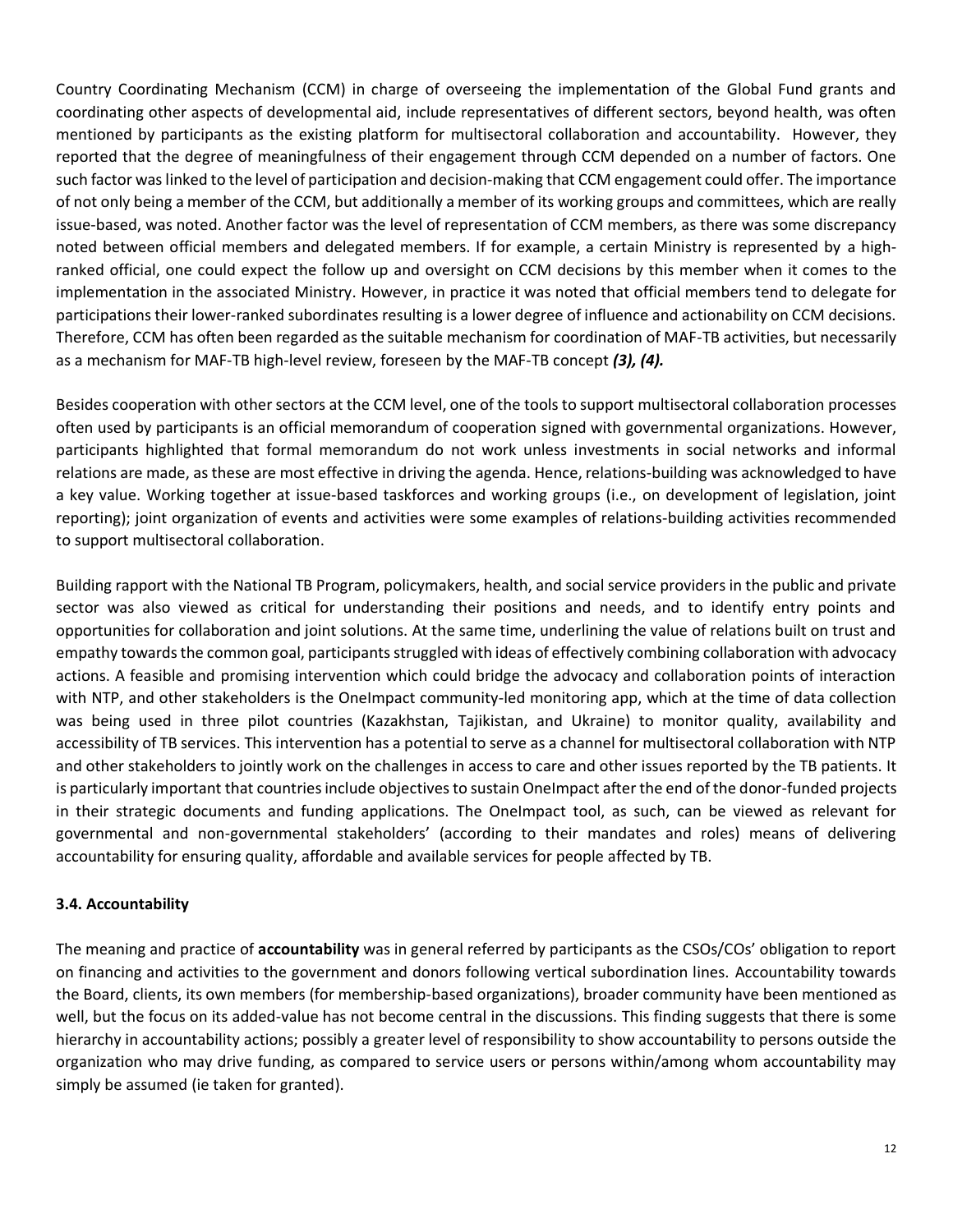That being said, several ideas were voiced that unpacked the complexity of accountability. Even as CSOs were understood to be externally funded and accountable to external (non-government) donors, they were still perceived to be working in the broader domain of international financial aid, given to countries through the channels of governmental international agreements. Hence, in fulfilling their activities, they understood to be contributing to overall efforts to end TB alongside governmental stakeholders, and as such they could be viewed as accountability bearers to citizens alongside the government. Other ideas were voiced, in particular that being accountable for reporting on active finding of people with TB, who are missed by healthcare system, and the impact of psychosocial support on adherence and well-being, among other issues, should be viewed as an opportunity rather than as a burden. These reports, as a reflection of the work CSOs do, could open more opportunities for collaboration with NTP and other sector stakeholders, and boost recognition of the CSOs/COs' value in the TB response.

In terms of the accountability of the governmental counterparts, participants stated that in many cases they did not have a clear picture about accountability from governmental organizations. Though there is an understanding of the accountability of government as duty-holders for the fulfilment of political commitments and program implementation, the process and means of government accountability was unclear. For example, they had limited access to disease statistics, programs, entitlements, etc. In this regard, CSOs/COs mentioned the importance of open access to public information on statistics, budget spending, program effectiveness in open sources, which would also facilitate evidencebased planning of their own activities. and commented on certain challenges of open access on the disease statistics, programs, entitlements etc. Usually, CSOs/COs received such information from their governmental counterparts through official inquiries, and sometimes this was a lengthy process resulting in basic information. They were keen to have opportunity to receive comprehensive answers particularly to support CSO/CO programming.

### <span id="page-12-0"></span>**IV. Conclusions and potential contributions of the baseline assessment:**

### <span id="page-12-1"></span>**4.1. Conclusions**

- 1. CSOs/COs address most of the social needs and part of the structural barriers in access to care experienced by TB affected people, through externally funded donor support.
- 2. Countries are gradually introducing social contracting and procurement schemes to sustain CSOs/COs services after donor transition, however there are no approved National standards of community-based care which would inform the approach to procurement; there is no sustainable budget from public sources to support operational and programmatic activities by CSOs/COs.
- 3. Ongoing de-centralization reforms shift finance allocation to the local budget; decisions on priorities of the procurement of social services have also shifted from the National to local levels.
- 4. People affected by TB are starting to experience additional structural barriers in access to care in the course of the ongoing reforms. In most countries the absence of personal documents (i.d., place of registration, identity documents) are reported as a major barrier to accessing medical services and social support. Current solutions rely on ad hoc and case-by-case negotiations with authorities; systematic solutions have not been fully established.
- 5. CSOs/COs role has become instrumental during COVID-19 when difficulties in access to care have been exacerbated by lockdowns and restrictions; the ongoing shift in service digitalization needs to be sustained.
- 6. CSOs/COs perceive CCMs as a platform to build on multisectoral collaboration and accountability efforts; however, meaningful engagement through CCMs platforms will depends on CSOs/COs' active participation in associated working groups and the level of high-level representation of CCMs members.
- 7. CSOs/COs are struggling to find a balance between collaboration and advocacy elements in their relations with governmental officials; sometimes these activities are perceived as mutually exclusive.
- 8. Behinds the memorandums and official inquiries are often an informal collaboration between the CSO and other actors, mostly healthcare workers. The collaboration is invaluable in positioning actors as people rather than institutions.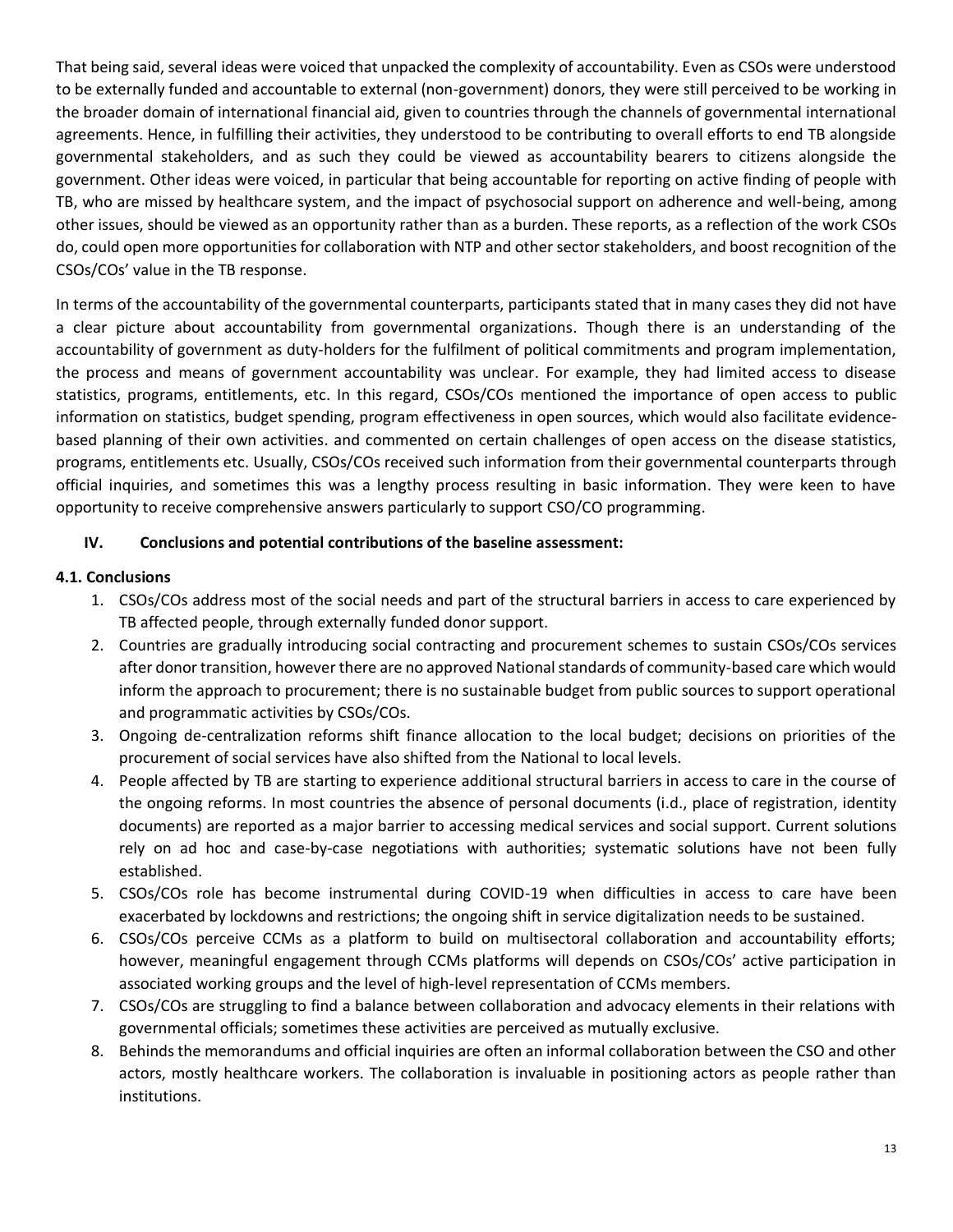- 9. CSOs/COs perceive their accountability mostly as the obligation to report to government and donors; although some horizontal types of accountability towards members, clients, the general public and their Board have also been in place, its value has not become apparent in current discussions.
- 10. Governmental accountability is perceived in terms of access to public information in the open sources; there are certain difficulties in access, and lack of awareness/information in general on what makes the governmental accountable, the associated processes and channels.
- 11. There is a lack of awareness on theoretical concepts informing gender-sensitive approaches; however, CSOs/COs reported that they strive to use an individualized approach for their clients.

## <span id="page-13-0"></span>**4.2. Potential contributions of the baseline assessment**

The MAF-TB Baseline assessment/Annex 2 responds directly to Action Area 5 of the recent "Deadly Divide Report: TB Commitments and TB realities" produced by the Stop TB partnership **(10)**.

Action area 5: Commit to accountability, multisectorality, and leadership on TB. By addressing the current weaknesses in accountability for TB, through urgently implementing an independent National Multisectoral Accountability Framework for TB in every country (as committed to by 2019), with high-level leadership and supported by a strong, national monitoring and review system. Using the results to strengthen accountability action, including the production of annual country and global progress reports on the Political Declaration and the holding of a United Nations High-Level Meeting on TB in 2023 **(10).**

There is potential for the MAF-TB Baseline Assessment/Annex 2 to support the Deadly Divide Report's areas as well. For example:

- *1. Action 1: reach all people through TB diagnosis, treatment, care, and prevention*
- Provide critical insights on the social and structural challenges experienced by people and communities affected by TB which influence their health outcomes and limit equitable access to care.
- Integrate people-centered approaches into TB service provision, which takes into account psycho-social needs of the patient, not only biomedical and technical/operational considerations.
- *2. Action 2: accelerate the development of essential new tools to end TB*
- Build capacity of CSOs/COs for service-provision, partnership-building and multisectoral collaboration.
- *3. Action 3: Make the TB response rights-based, equitable and stigma-free, with communities at the center*
- Define elements which may be adopted or strengthened for more equitable access to care and health outcomes for people affected by TB through multisectoral collaboration and accountability in the TB response.
- *4. Action 4: Promote investment of the funds necessary to end TB*
- Lend voice to CSOs/COs' perspectives about integral elements of their meaningful engagement in the TB response; and conditions which need to be in place to ensure their financial, operational, and programmatic sustainability.
- *5. Action 5: Leverage decision-makers commitment to accountability, multisectorality and leadership on TB*
- Inform policy analysis through pathway akin to the transformation of global political commitments to local practice.
- Identify ways to increase mutual accountability and collaboration among CSO and other sectors, beyond health, to help fulfill political commitments and pursue collective goals and actions.
- *6. Action 6: Leverage COVID-19 as strategic opportunity to end TB*
- Define elements which need to be addressed to sustain TB services by CSOs/COs during parallel health emergencies such as COVID-19, government/ structural reforms, and donor transition.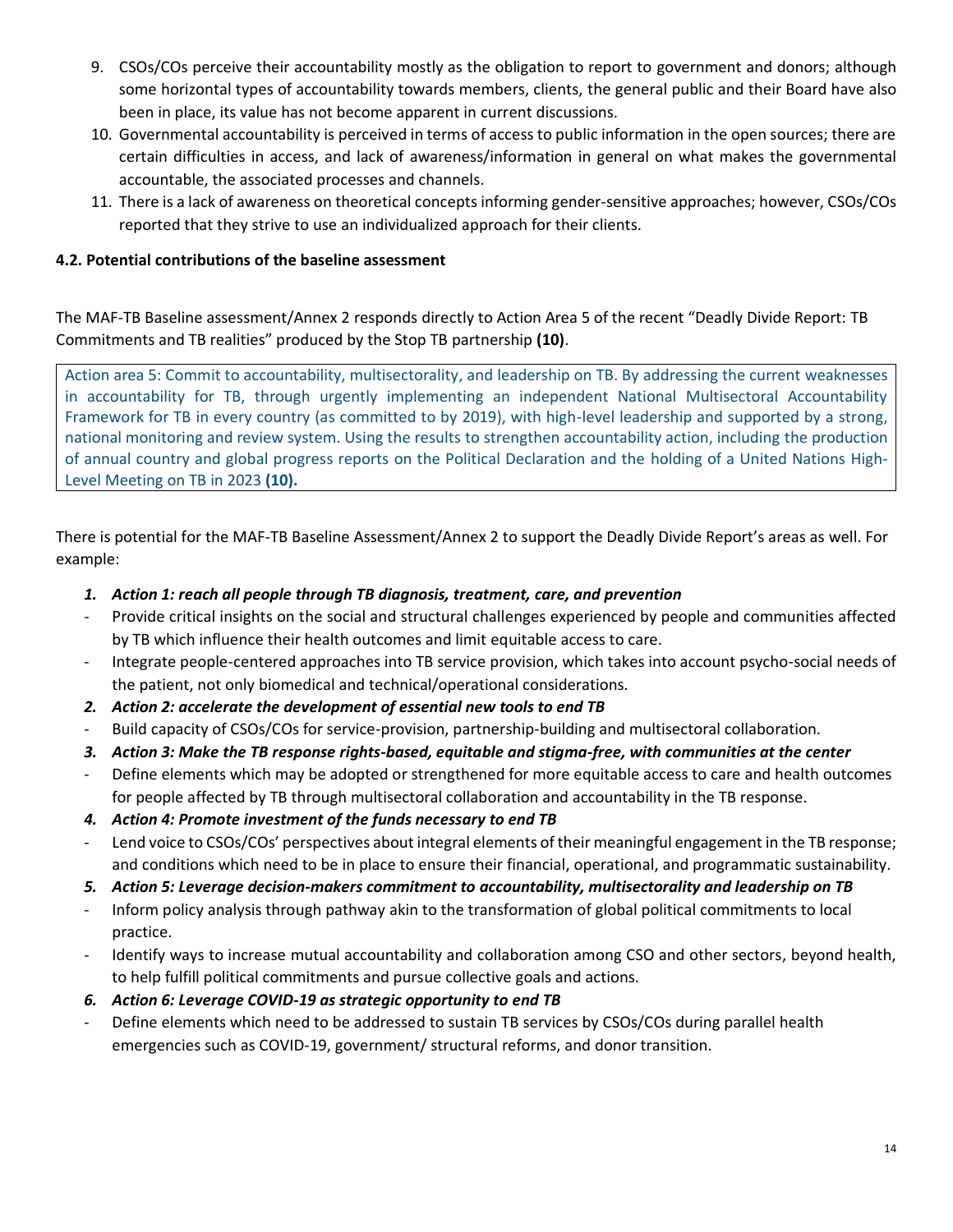### <span id="page-14-0"></span>**V. Recommendations**

To enable operationalization by CSOs/COs, facilitate support from NTPs and other relevant government sector stakeholders, and enable monitoring, recommendations derived from findings of the MAF-TB Baseline Assessment/Annex 2 have been translated into an action-oriented framework (Table 3).

The entire framework is centered around the objectives of MAF-TB: Commitments; Actions, Monitoring & Reporting and Review, as well as action areas of the Deadly Divide Report as they apply to community stakeholders. Recommended actions, accountability partners, and capacity building areas are directly informed by the quantitative and qualitative findings of the Baseline Assessment with the use of the MAF-TB Checklist Annex 2 in five EECA countries, recommendations within country-level reports, and stakeholder input that was actively sought during the TBEC regional workshop on transforming research evidence into actional recommendations (July 30, 2021).

**Principles** taken into account while developing recommendations have been identified as actionability from the perspective of CSOs/COs; feasibility and equity-based approach as the core for all recommendations. Government sectors accountability partners have been identified as the primary partners to facilitate support and ensure sustainability of the recommendations. However, CSOs/COs should also consolidate their efforts within CSO/COs field and use their outreach and communication channels with donor agencies, technical partners, private sector to get their support and facilitate implementation of the recommendations.

| <b>Objectives</b>                                                                                                                              | Actions that might be undertaken by CSOs/COs                                                                                                                                                                                                                                                                                                                                                                                                                                                                                                                                                    | Governmental<br>accountability partners<br>(depending on the country<br>context)                                                                                                                                                       | CSOs/COs capacity building <sup>1</sup><br>areas                                                                                                                                                                                                                                                                                                   |
|------------------------------------------------------------------------------------------------------------------------------------------------|-------------------------------------------------------------------------------------------------------------------------------------------------------------------------------------------------------------------------------------------------------------------------------------------------------------------------------------------------------------------------------------------------------------------------------------------------------------------------------------------------------------------------------------------------------------------------------------------------|----------------------------------------------------------------------------------------------------------------------------------------------------------------------------------------------------------------------------------------|----------------------------------------------------------------------------------------------------------------------------------------------------------------------------------------------------------------------------------------------------------------------------------------------------------------------------------------------------|
|                                                                                                                                                | <b>I.COMMITMENTS</b>                                                                                                                                                                                                                                                                                                                                                                                                                                                                                                                                                                            |                                                                                                                                                                                                                                        |                                                                                                                                                                                                                                                                                                                                                    |
| 1.1. Create a<br>favorable<br>environment for<br>meaningful<br>engagement of a civil<br>society and TB<br>affected community<br>in TB response | 1.1.1. Build advocacy coalition with other health<br>CSOs/COs and advocate for:<br>- Sustainable mechanisms of service procurements<br>from CSOs/COs and support of their operational<br>activities (legislation, budget, procedures) being<br>put in place.<br>- Formalized standards of community-based care<br>and costed operational procedures.<br>- Sustainable budget allocations from public<br>sources at the national and local levels to support<br>operational and programmatic activities by<br>CSOs/COs.<br>- Sustainable mechanism/funding for capacity<br>building of CSOs/COs. | MoH; NTP; MoSA,<br><b>National Health Services</b><br>managing compulsory<br>health insurance fund<br>Municipal governments in<br>charge of local budget and<br>setting priorities for the<br>public procurement of<br>social services | Core elements of the End TB<br>Strategy; Sustainable<br>Development Goals.<br>National legal documents<br>regulating health strategies;<br><b>National TB Strategic Plans;</b><br>compulsory social insurance fund.<br>Legal documents on social<br>services/social contracting.<br>Knowledge base on the budget<br>advocacy, and decentralization |
| 1.2. Advance<br>towards universal<br>access to quality,<br>affordable and<br>equitable TB<br>prevention,                                       | 1.2.1. Advocate for policies in support of universal<br>access:<br>coordination<br>-Intersectoral<br>policies<br>and<br>mechanisms to reduce health disparities for the<br>poor and most vulnerable, marginalized people <sup>2</sup> ;                                                                                                                                                                                                                                                                                                                                                         | <b>Cabinet of Ministers</b><br>MoH; NTP; MoSA and other<br>relevant Ministries and<br><b>Bodies</b><br>Municipal governments/<br>bodies                                                                                                | reforms.<br>Economic and social<br>determinants of TB and TB-<br>related risk factors affecting<br>people health outcomes.<br>Universal Health Coverage;<br>Human rights frameworks.                                                                                                                                                               |

*Table 3. Action-oriented framework for CSOs/COs across MAF-TB four core components: Commitments; Actions, Monitoring & Reporting and Review*

 $1$  Please refer to the capacity-building areas needs to inform development of the capacity-building plans within the funding applications and submitting the requests for technical support to the technical agencies

<sup>&</sup>lt;sup>2</sup> I.e., people without identity paper, citizenship or residence permits, people who are not entitled for compulsory state medical insurance, homeless people, and other groups affected by health disparities. Please refer to the Table 2 of the Report for more information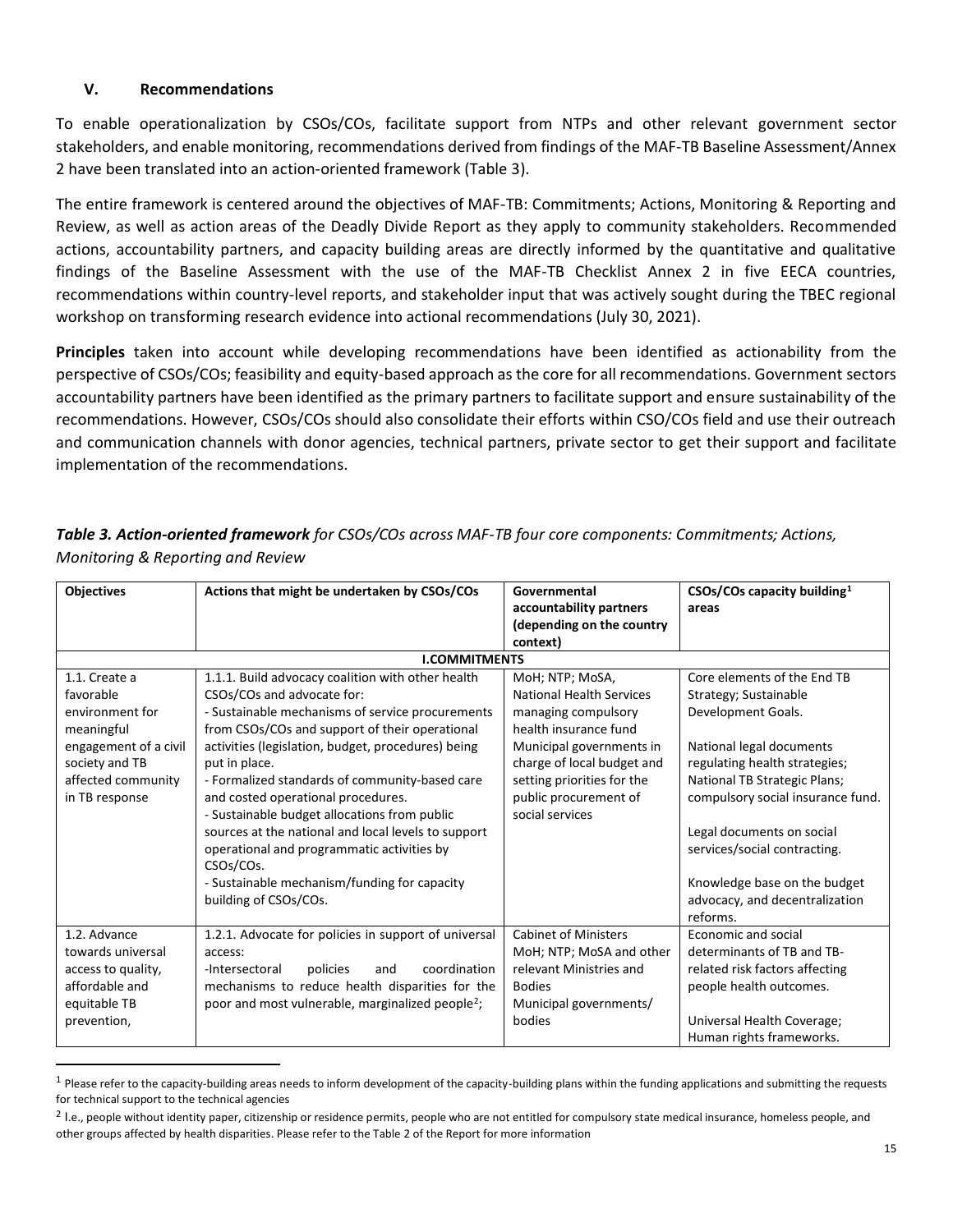| diagnosis, treatment,<br>care, and education                                                                                                                                                                                                                                                                                 | -Developing/supporting specific legislation to<br>promote health equity/reduce health disparities for<br>key and vulnerable groups.<br>- Revision and update of a current legislation to<br>remove barriers to equity/reduce health disparities.<br>1.2.2 Prepare targeted information about TB and<br>importance of the multisectoral action to address<br>social determinants of TB to use in the outreach to<br>sector-specific stakeholders responsible for<br>addressing the identified social determinants <sup>3</sup><br>within their functions.<br>1.2.3 Join/or initiate creation and actively<br>contribute to the work of the relevant issue-specific<br>National working groups (i.e., aligned to CCM, NTP<br>and other platforms) to identify priority issues<br>which could be solved through the response from<br>different societal and governmental sectors under<br>the broader framework of health and well-being. | Parliamentary Health and<br><b>Social Affairs Committees</b>                                                                                                                                                                               | Targets of the UNHLM on TB<br>political declaration 2018.<br>People-centered model of TB<br>care; concepts of the social<br>determinants of health and a<br>social justice.          |
|------------------------------------------------------------------------------------------------------------------------------------------------------------------------------------------------------------------------------------------------------------------------------------------------------------------------------|----------------------------------------------------------------------------------------------------------------------------------------------------------------------------------------------------------------------------------------------------------------------------------------------------------------------------------------------------------------------------------------------------------------------------------------------------------------------------------------------------------------------------------------------------------------------------------------------------------------------------------------------------------------------------------------------------------------------------------------------------------------------------------------------------------------------------------------------------------------------------------------------------------------------------------------|--------------------------------------------------------------------------------------------------------------------------------------------------------------------------------------------------------------------------------------------|--------------------------------------------------------------------------------------------------------------------------------------------------------------------------------------|
| 1.3. Strengthen<br>national<br>multisectoral<br>mechanisms to<br>monitor and review<br>progress achieved<br>towards ending the<br>tuberculosis<br>epidemic.                                                                                                                                                                  | 1.3.1. In consultation with NTP and a relevant<br>country coordination body or mechanism initiate<br>MAF-TB at the country level.<br>1.3.2. Engage in MAF-TB discussions and planning at<br>the country level from the very beginning and<br>throughout all stages of MAF-TB implementation.<br>1.3.3. Engage in MAF-TB baseline assessment and<br>lead on assessing the role of TB civil society and<br>affected community in TB response.<br>1.3.4. Advocate for creation/formalization (for<br>example through CCM) of the MAF-TB coordination<br>and high-level review mechanisms with adequate<br>representation of the civil society and TB affected<br>communities in both structures.<br>1.3.5. Advocate for MAF-TB High-level review<br>mechanism to be led under the leadership of a Head<br>State/Government<br>and<br>actively<br>of<br>seek<br>membership and representation in both.                                     | Cabinet of Ministers.<br>CCM or other country<br>coordination bodies and<br>mechanisms; NTP; MoH;<br>Ministry of Economics and<br>other relevant Ministries<br>and Bodies.<br>Parliamentary Health and<br><b>Social Affairs Committees</b> | Health as whole-of-the<br>governance and whole-of-the<br>society approach; public<br>participation.<br>Multisectoral accountability<br>framework to accelerate efforts<br>to end TB. |
| 2.1. Lend voice to<br>CSOs/COs'<br>perspectives about<br>integral elements of<br>their meaningful<br>engagement in the<br>TB response; and<br>conditions which<br>need to be in place<br>to ensure their<br>financial,<br>operational, and<br>programmatic<br>sustainability.<br>2.2. Ensure TB care<br>services reach those | <b>II. ACTIONS</b><br>2.1.1. Establish a TB civil society and affected<br>community's forum for sharing information and<br>building unified position on what are the major<br>problems to tackle.<br>2.1.2. Identify National strategic and operational<br>planning processes and platforms and seek<br>opportunities to join the process in the national<br>strategic planning and budgeting, as well as yearly<br>operational planning and budgeting of the end TB<br>response.<br>2.1.3. Ask NTP to assign a focal point for<br>engagement with CSOs/COs and build partnership<br>and a regular communication with a NTP focal<br>point.<br>2.2.1. Map available TB care services which exist at<br>the National and regional levels and develop an                                                                                                                                                                                 | NTP, CCM or other country<br>coordination bodies and<br>mechanisms<br>NTP, CCM or other country<br>coordination bodies and                                                                                                                 | Budget cycles and financing of<br>health/social services.                                                                                                                            |
| who need them<br>equitably and, in a                                                                                                                                                                                                                                                                                         | inventory of relevant CSOs/COs engaged in TB<br>service provision to support future service referral<br>and collaboration system.                                                                                                                                                                                                                                                                                                                                                                                                                                                                                                                                                                                                                                                                                                                                                                                                      | mechanisms                                                                                                                                                                                                                                 |                                                                                                                                                                                      |

 $^3$  Examples of social determinants: income and social protection, education, food security, housing etc. For more information, please refer to https://www.who.int/health-topics/social-determinants-of-health#tab=tab\_1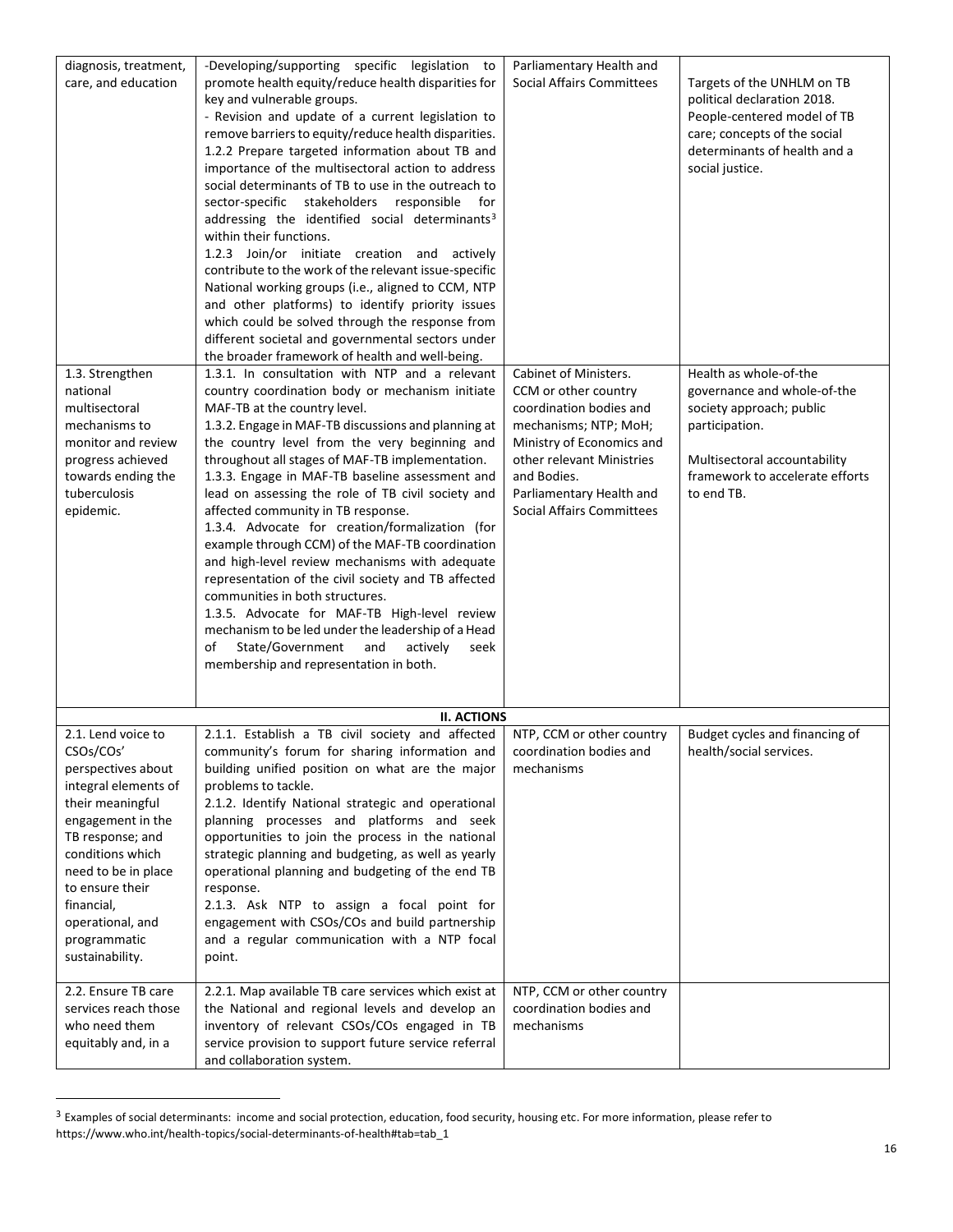| people-centered<br>way.                                                                                                                                                                               | 2.2.2. In collaboration with NTP, develop relevant<br>mechanism and initiate keeping a regular track of<br>evidence on the social determinants and risk factors<br>experienced by people and communities affected<br>by TB which influence their health outcomes and<br>limit equitable access to care.<br>2.2.3. Initiate the process and contribute towards<br>development of the mechanism for estimation of a<br>number of people who do not have identity papers<br>and cannot receive services. Advocate for budget<br>allocations and formalization of a service delivery<br>model for people without identity papers/formal<br>status in the country.                                                                                                                  | NTP, CCM or other country<br>coordination bodies and<br>mechanisms<br>NTP, CCM, Statistics<br>service.<br>Ministry of Finance and/or<br>relevant regional structures                                                      | Gender-sensitive<br>approaches;<br>people-centered TB care.<br>Health equity, social determinants<br>of health.<br>Budget cycles and financing of<br>health/social services.<br>Community, rights, and gender<br>assessment tools.                                            |
|-------------------------------------------------------------------------------------------------------------------------------------------------------------------------------------------------------|--------------------------------------------------------------------------------------------------------------------------------------------------------------------------------------------------------------------------------------------------------------------------------------------------------------------------------------------------------------------------------------------------------------------------------------------------------------------------------------------------------------------------------------------------------------------------------------------------------------------------------------------------------------------------------------------------------------------------------------------------------------------------------|---------------------------------------------------------------------------------------------------------------------------------------------------------------------------------------------------------------------------|-------------------------------------------------------------------------------------------------------------------------------------------------------------------------------------------------------------------------------------------------------------------------------|
|                                                                                                                                                                                                       | 2.2.4. Advocate for local budget's allocations to<br>finance diagnostics and care for people with no<br>identity papers in the countries undergoing<br>decentralization reforms.<br>2.2.5. Document evidence through periodic stigma<br>assessments and build<br>awareness on the<br>detrimental effect of stigma in TB response among<br>general population, TB affected communities and<br>increase healthcare workers' capacity to tackle<br>stigma.                                                                                                                                                                                                                                                                                                                        | MoH, NTP primary<br>healthcare network; CCM<br>or other country<br>coordination bodies and<br>mechanisms; MoSA, state<br>social services. Ministry of<br>Education, Ministry of<br>Information; Members of                | Intersectionality and health-<br>related stigma frameworks; anti<br>oppression frameworks.                                                                                                                                                                                    |
|                                                                                                                                                                                                       | 2.2.6. Document CSOs/COs effective interventions<br>during COVID-19 and advocate for the effective<br>practice to be sustained.<br>2.2.7. Systemize field evidence and advocate to<br>participate in the working groups on development<br>of national guidance and operational manuals/tools                                                                                                                                                                                                                                                                                                                                                                                                                                                                                   | Parliament and elected<br>officials of local self-<br>governments<br>NTP, CCM or other country<br>coordination bodies and<br>mechanisms<br>MoH, NTP, CCM, MoSA,<br>Ministry of Justice and<br><b>Penitentiary Service</b> | Mixed methods research; analysis<br>and report-writing.<br>Mixed methods research; analysis<br>and report-writing.<br>Group development and conflict                                                                                                                          |
|                                                                                                                                                                                                       | to make sure affected people experience and voices<br>on how the quality TB care should look like is<br>considered.<br>2.2.8. Build strategic service-focused coalitions with<br>other entities (i.e. governmental health and social<br>private<br>providers,<br>other<br>services,<br>non-                                                                                                                                                                                                                                                                                                                                                                                                                                                                                    | MoH; NTP; primary<br>healthcare network; MoSA,<br>state social services                                                                                                                                                   | management.<br>People-centered TB care.<br>biopsychosocial needs<br>assessments theory, peer-                                                                                                                                                                                 |
|                                                                                                                                                                                                       | governmental service providers) to complement<br>each other's different foci, strengths, and gaps to<br>build a future service referral and collaboration<br>system.<br><b>III. MONITORING AND REPORTING</b>                                                                                                                                                                                                                                                                                                                                                                                                                                                                                                                                                                   |                                                                                                                                                                                                                           | support, and social work practice<br>theories.<br>Ethical standards in TB care<br>provision.                                                                                                                                                                                  |
| 3.1. Increase mutual<br>accountability of<br>multisectoral<br>governmental<br>stakeholders and<br>CSOs/COs to help<br>fulfill political<br>commitments and<br>pursue collective<br>goals and actions. | 3.1.1. Initiate multistakeholder National dialogues<br>to identify indicators and channels of accountability<br>to all stakeholders in TB response to ensure access<br>to public information in the open sources, ways of<br>effective public participation, transparency of<br>governance and budget spending.<br>3.1.2. Agree targeted accountability channels and<br>communication means for CSOs/COs to report on<br>their progress and operational activities, as well as<br>to solicit feedback from the clients of organization.<br>3.1.3. Develop indicators of CSOs/COs engagement<br>in TB response and advocate for the inclusion of the<br>section on the civil society and affected<br>communities' input in the TB response to the<br>annual National TB report. | MoH, NTP, CCM, and other<br>relevant Ministries and<br><b>Bodies</b>                                                                                                                                                      | Accountability types and channels<br>related to the functions and<br>of<br>control<br>of<br>spheres<br>and<br>governmental<br>non-<br>governmental stakeholders; best<br>practices of accountability in the<br>multisectoral response action.<br>MAF-TB background documents. |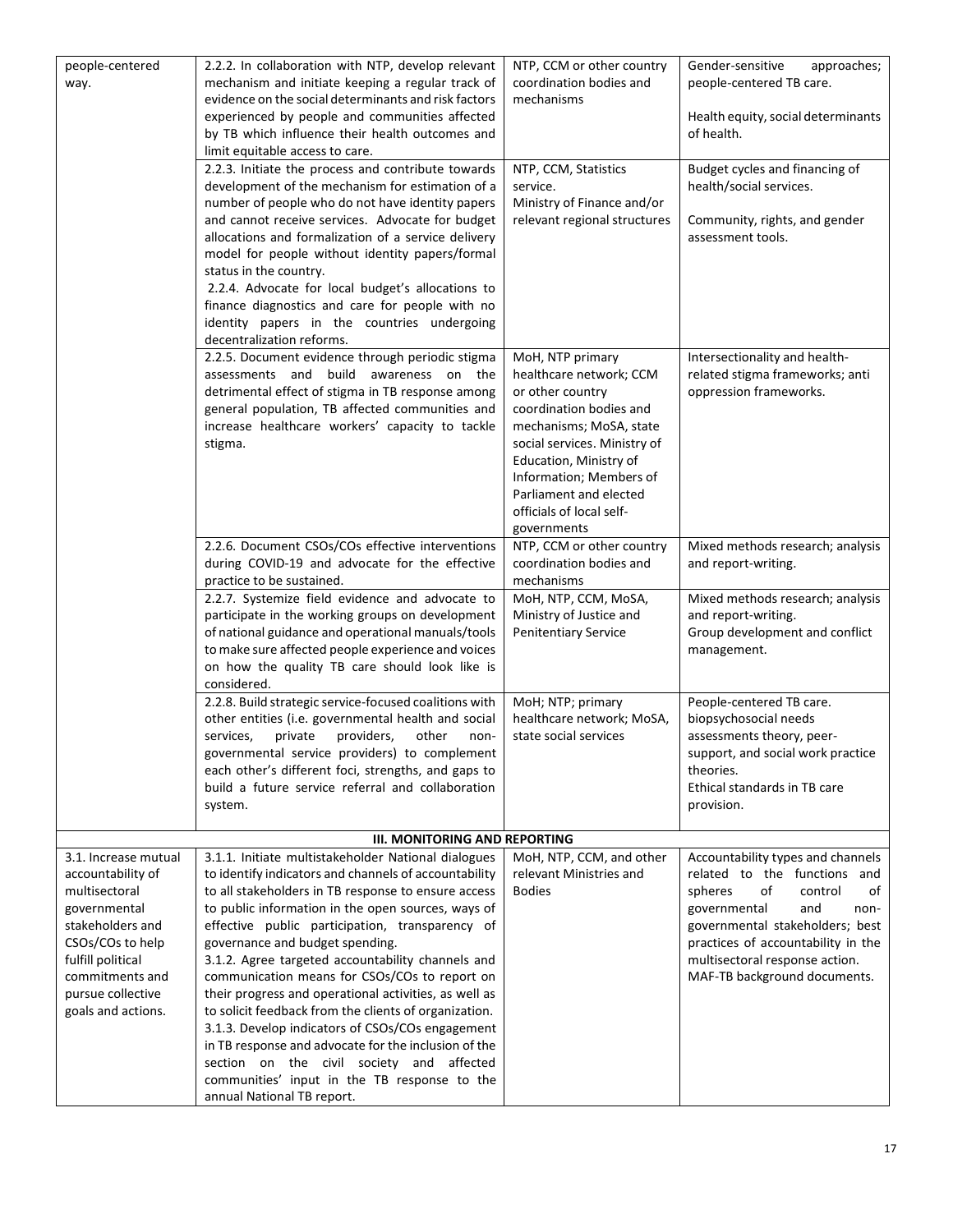| 3.2. Ensure that civil | 3.2.1. Advocate for sustainability of the community-            | MoH, NTP, CCM, and other    | skills<br>Soft<br>emotional<br>and |
|------------------------|-----------------------------------------------------------------|-----------------------------|------------------------------------|
| society and affected   | led monitoring (i.e., Onelmpact app) as a platform              | relevant Ministries and     | intelligence with the focus on     |
| communities have a     | of common engagement with NTP to work on                        | <b>Bodies</b>               | mindfulness,<br>interpersonal      |
| safe and nurturing     | finding solutions and taking the actions within one's           |                             | building<br>communication<br>and   |
| environment to         | sphere of control to tackle challenges experienced              |                             | trust; conflict management and     |
| conduct community-     | and reported by people with TB.                                 |                             | models of conflict behavior:       |
| led monitoring of      | 3.2.2. Be involved in design and conduct gender,                |                             | negotiation,<br>networking<br>and  |
| access to TB services. | stigma, and legal environment assessments within                |                             | partnership building.              |
|                        | CRG frameworks to advance health equity and                     |                             | Litigation measures.               |
|                        | address needs of key and vulnerable populations.                |                             | Community, rights, and gender      |
|                        |                                                                 |                             | frameworks.<br>Community-led       |
|                        |                                                                 |                             | monitoring.                        |
|                        | <b>IV. REVIEW</b>                                               |                             |                                    |
| 4.1. Ensure that civil | Advocate for specifying roles of the<br>4.1.1.                  | Cabinet of Ministers,       | Functions of the governmental      |
| society and affected   | CSOs/COs in the National High-level Review                      | Administration; Ministry of | stakeholders, public               |
| communities are        | Mechanism and participate in the development of                 | Economic and                | administration, and public policy  |
| members of a high-     | its associated ToRs.                                            | Development; MoH, CCM,      | processes.                         |
| level review           | 4.1.2. Advocate for having annual Parliamentary                 | NTP, State Parliamentary    |                                    |
| body/mechanism         | hearings on TB and support the implementation of                | Committee on Health and     |                                    |
| regularly reviewing    | its recommendations.                                            | Social Affairs.             |                                    |
| the TB response,       | 4.1.3. Advocate for developing and making publicly              |                             |                                    |
| with associated        | available TB annual multisectoral reports on                    |                             |                                    |
| terms of reference.    | progress in TB response.                                        |                             |                                    |
| 4.2. Ensure that TB    | ln<br>collaboration<br>with<br><b>NTP</b><br>4.2.2.<br>initiate | <b>NTP</b>                  | National TB Program review         |
| civil society and      | development of a procedure to ensure CSOs/COs                   |                             | approach                           |
| affected community     | engagement in the joint monitoring review                       |                             |                                    |
| representatives        | missions of the National TB programme.                          |                             |                                    |
| participate            |                                                                 |                             |                                    |
| in the full process of |                                                                 |                             |                                    |
| Joint                  |                                                                 |                             |                                    |
| Monitoring/Review      |                                                                 |                             |                                    |
| Missions.              |                                                                 |                             |                                    |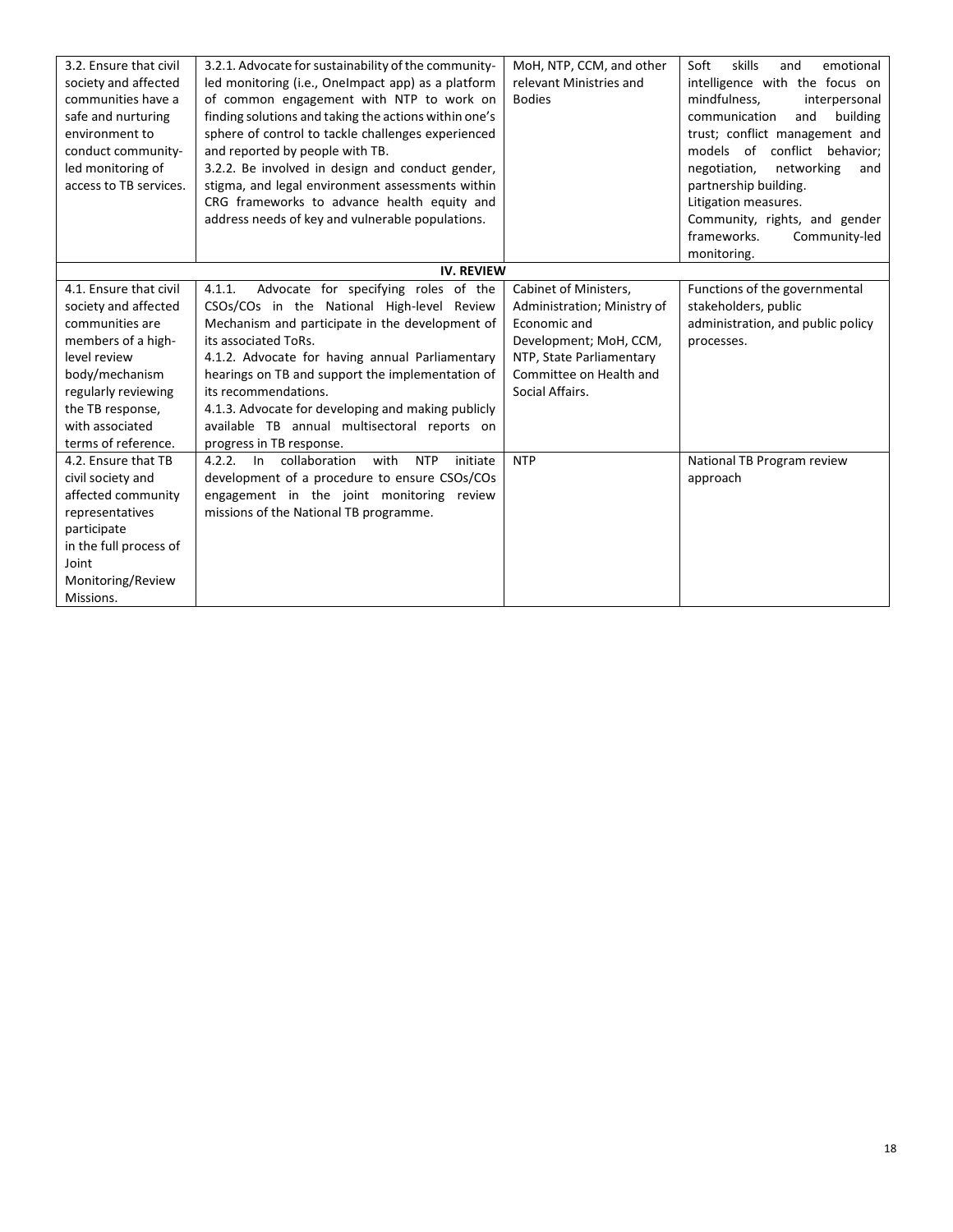# <span id="page-18-0"></span>**Annex 1. List of statements to the Survey**

1.There is an effective and representative TB civil society and community's forum or equivalent.

2 There is a transparent and formalized process to nominate representatives of civil society and affected communities to serve on any multisectoral and multi-stakeholder coordination and review bodies/mechanisms addressing the TB response (e.g., CCM etc.).

3. Civil society organizations and TB affected communities' organizations participate in yearly strategic planning and budgeting.

4. Civil society organizations and TB affected communities' organizations participate in yearly operational planning and budgeting.

5. Civil society organizations and TB affected communities participate in development of TB national guidance and operational manuals/tools.

6. Civil society organizations and TB affected communities participate in TB service delivery/community-based TB care to provide services to a patient / affected household support.

7. Civil society organizations and TB affected communities participate in relevant capacity-building of health workers.

8. Civil society organizations and TB affected communities participate in any national TB/health research forum or network and national research agenda-setting, including clinical and operational research.

9. Civil society organizations and TB affected communities collaborate with civil society fora/coalitions addressing other health priorities & sectors.

10. Civil society organizations and TB affected communities are involved in regular monitoring meetings of the National TB Programme.

11. Civil society and affected communities are involved in design and conduct of gender, stigma and/or legal environment assessment.

12. Recommendations, developed because of CRG assessments lead to revisiting of polies and programs, and are accounted there.

13.Community-led monitoring of access to TB care by CSOs/COs impact program and political changes in order to improve TB prevention and care.

14. Roles and activities of civil society and affected communities are addressed in annual national TB Report.

15. Specific indicators on civil society engagement are measured at the National level and accounted for in the process of monitoring and TB progress review.

16. Indicators are set with or by civil society and affected communities for assessing their own accountability in the TB response.

17. Representatives of civil society and affected communities are members of any high-level review body/mechanism regularly reviewing the TB response, with associated terms of reference.

18. Civil society and affected community representatives from within and beyond participate in the full process of Joint Monitoring/Review Missions.

19. There is a dedicated yearly operational budget exists to support work of civil society and TB affected communities.

20. There is a policy and practical guidance on engagement of CSOs/COs in provision of TB services.

21. Governmental organizations ask CSOs/COs for technical collaboration, if there is a need in CSO/CO associated expert knowledge and skills.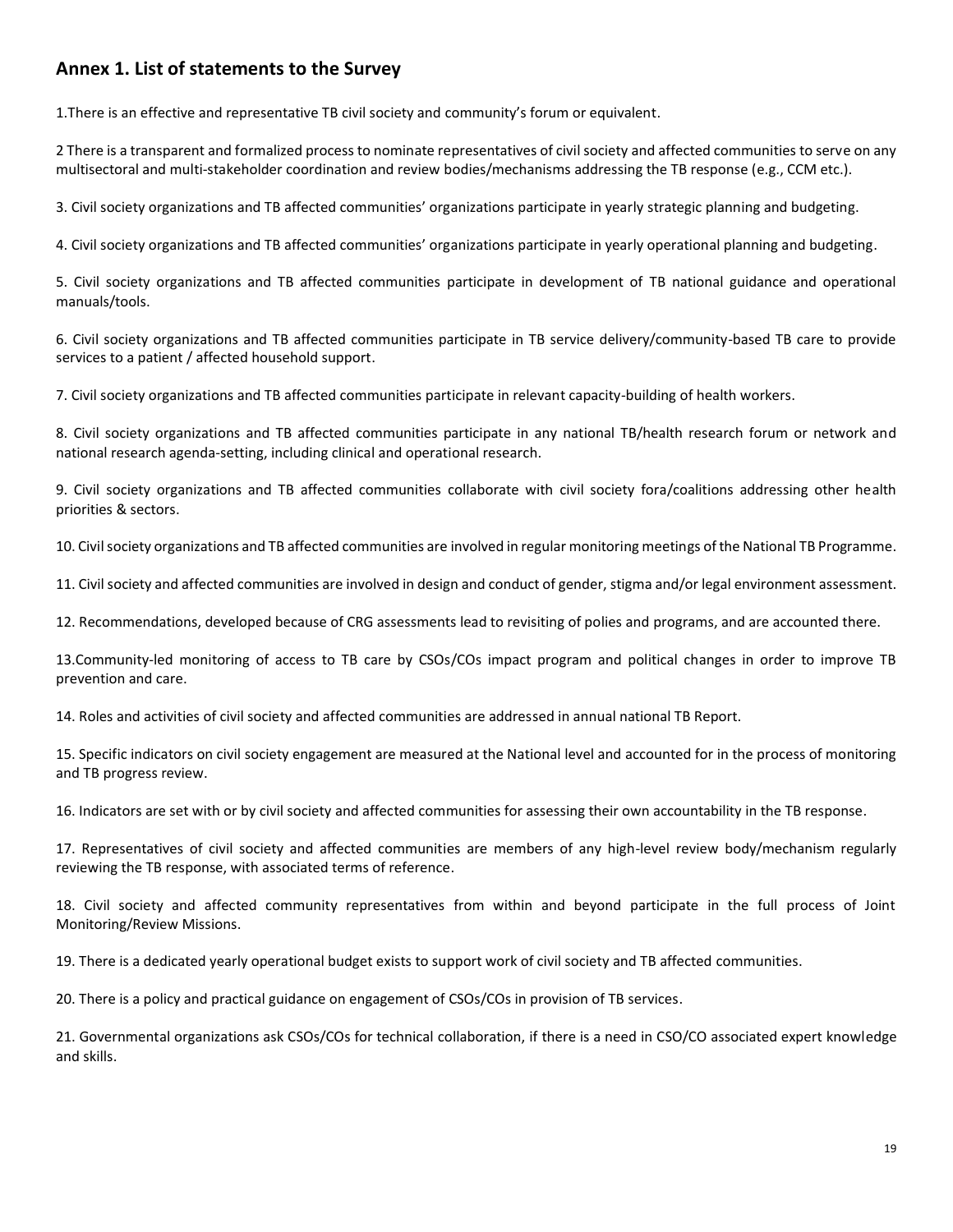## <span id="page-19-0"></span>*Table 2. Operationalization of "Commitments" relevant to the mandate of the CSOs/COs (included in the Annex 2 of the MAF-TB Baseline Assessment Checklist)*

| Column <sub>1</sub>                                                                                                                                | <b>Column 2</b>                                                 | Column <sub>3</sub>                                                                                                                                   | Column 4 <sup>4</sup>        |  |  |
|----------------------------------------------------------------------------------------------------------------------------------------------------|-----------------------------------------------------------------|-------------------------------------------------------------------------------------------------------------------------------------------------------|------------------------------|--|--|
| Key Relevance Elements of                                                                                                                          | Key Relevance Elements of the National                          | <b>National Policies/Strategies articulating</b>                                                                                                      | <b>Underlying Values/</b>    |  |  |
| the Global Commitments                                                                                                                             | level Commitments for CSOs/COs                                  | National Commitments, associated with the                                                                                                             | <b>Concepts informing</b>    |  |  |
| for CSOs/COs mandate                                                                                                                               | mandate                                                         | specific Global Commitments                                                                                                                           | Global/National              |  |  |
|                                                                                                                                                    |                                                                 |                                                                                                                                                       | Commitments                  |  |  |
|                                                                                                                                                    | 1.                                                              | <b>World Health Assembly</b>                                                                                                                          |                              |  |  |
|                                                                                                                                                    |                                                                 | a) Commitment to the overarching principle in the End TB Strategy of "a strong coalition with civil society organizations and communities" as well as |                              |  |  |
|                                                                                                                                                    |                                                                 | the 2nd Pillar of the End TB Strategy on Bold Policies and Systems including "Engagement of communities, civil society organizations, and public and  |                              |  |  |
|                                                                                                                                                    |                                                                 | private care providers" (WHA67 resolution adopting the Global Strategy and targets for tuberculosis prevention, care and control after 2015 - The     |                              |  |  |
| End TB Strategy)                                                                                                                                   |                                                                 |                                                                                                                                                       |                              |  |  |
| A strong coalition with civil                                                                                                                      | Sustainable mechanisms of service                               | Long term national social and economic                                                                                                                | Public Participation;        |  |  |
| society organizations and                                                                                                                          | procurements from CSOs/COs in place                             | development strategies which include                                                                                                                  | Empowerment/voice;           |  |  |
| communities.                                                                                                                                       | (legislation, budget, procedures):                              | provisions for intersectoral coordination                                                                                                             | Public-private               |  |  |
|                                                                                                                                                    |                                                                 | (government, private sector and civil society);                                                                                                       | partnership;                 |  |  |
| Engagement of                                                                                                                                      | Social contracting (National and local                          | National strategies or policy documents to                                                                                                            | Cost-effectiveness;          |  |  |
| communities, civil society                                                                                                                         | mechanisms);                                                    | achieve Sustainable Development Goals                                                                                                                 | Access, affordability,       |  |  |
| organizations &                                                                                                                                    | -Mechanisms of procurement from                                 | (SDGs), which include provisions for                                                                                                                  | and availability of care.    |  |  |
| public/private care                                                                                                                                | medical social insurance funds;                                 | multisectoral collaboration and underline                                                                                                             |                              |  |  |
| providers.                                                                                                                                         | -Adopted standards of care (people-                             | importance of civil society engagement;                                                                                                               |                              |  |  |
|                                                                                                                                                    | centered dimensions) and operational                            | National Population Health Strategy (Long-                                                                                                            |                              |  |  |
|                                                                                                                                                    | procedures/costed;                                              | term and short-term, supported by action                                                                                                              |                              |  |  |
|                                                                                                                                                    | -Quality and specification requirements                         | plans), which include provisions for CSOs/COs                                                                                                         |                              |  |  |
|                                                                                                                                                    | for service provision;                                          | engagement of CSOs for TB care and                                                                                                                    |                              |  |  |
|                                                                                                                                                    | -Legislation on public participation,                           | awareness raising;                                                                                                                                    |                              |  |  |
|                                                                                                                                                    | secured seats for CSOs/COs in the                               | National TB care reforms strategy;                                                                                                                    |                              |  |  |
|                                                                                                                                                    | decision-making bodies;<br>- Safe environment for community-led | National TB Strategic Plans (TB-NSP) or other                                                                                                         |                              |  |  |
|                                                                                                                                                    | monitoring on access to TB care.                                | relevant plans, where TB is specified;<br>Country application to the GF;                                                                              |                              |  |  |
|                                                                                                                                                    |                                                                 | Laws and related legal documents on the                                                                                                               |                              |  |  |
|                                                                                                                                                    |                                                                 | infectious diseases, including TB and                                                                                                                 |                              |  |  |
|                                                                                                                                                    |                                                                 | HIV/AIDS (may include provisions for social                                                                                                           |                              |  |  |
|                                                                                                                                                    |                                                                 | contracting);                                                                                                                                         |                              |  |  |
|                                                                                                                                                    |                                                                 | Legal documents on social services/social                                                                                                             |                              |  |  |
|                                                                                                                                                    |                                                                 | contracting.                                                                                                                                          |                              |  |  |
|                                                                                                                                                    | 2.                                                              | Political Declaration of the UN High-level meeting on TB                                                                                              |                              |  |  |
| Key Relevance Elements of                                                                                                                          | Key Relevance Elements of the National                          | <b>National Policies/Strategies articulating</b>                                                                                                      | <b>Values and Underlying</b> |  |  |
| the Global Commitments                                                                                                                             | level Commitments for CSOs/COs                                  | National Commitments, associated with the                                                                                                             | <b>Concepts informing</b>    |  |  |
| for CSOs/COs mandate                                                                                                                               | mandate                                                         | specific Global Commitments                                                                                                                           | Global/National              |  |  |
|                                                                                                                                                    |                                                                 |                                                                                                                                                       | Commitments                  |  |  |
| b)Commit to protect and promote the right to the enjoyment of the highest attainable standard of physical and mental health, in order to advance   |                                                                 |                                                                                                                                                       |                              |  |  |
|                                                                                                                                                    |                                                                 | towards universal access to quality, affordable and equitable prevention, diagnosis, treatment, care and education related to tuberculosis and        |                              |  |  |
| multidrug-resistant tuberculosis and support for those who become disabled due to tuberculosis, integrated within health systems towards           |                                                                 |                                                                                                                                                       |                              |  |  |
| achieving universal health coverage and removing barriers to care; to address the economic and social determinants of the disease; and to promote  |                                                                 |                                                                                                                                                       |                              |  |  |
| and support an end to stigma and all forms of discrimination, including by removing discriminatory laws, policies and programs against people with |                                                                 |                                                                                                                                                       |                              |  |  |
| tuberculosis, and through the protection and promotion of human rights and dignity, as well as policies and practices which improve outreach,      |                                                                 |                                                                                                                                                       |                              |  |  |
| education and care.                                                                                                                                |                                                                 |                                                                                                                                                       |                              |  |  |
| b) Universal Health                                                                                                                                | I. Equity-based lens in health benefit                          | Constitution as a guarantee for citizens' rights                                                                                                      | Right to health;             |  |  |
| Coverage & removing                                                                                                                                | packages under universal health                                 | for a health care;                                                                                                                                    | Collective responsibility    |  |  |
| barriers to care;                                                                                                                                  | coverage (what are the provisions to                            | National Population Health strategy (Long-                                                                                                            | for pooled health            |  |  |
|                                                                                                                                                    | enable access to care to the most                               | term and short-term, supported by action                                                                                                              | risks/social medical         |  |  |
|                                                                                                                                                    | vulnerable people i.e. people with no                           | plans);                                                                                                                                               | insurance;                   |  |  |
|                                                                                                                                                    | documents/health insurance; people-                             | National TB guidance/standards packages;                                                                                                              | Structural barriers;         |  |  |

<sup>4</sup> Column 4 "Underlying Values/Concepts" has been interpreted as the part of the analysis, whereas Columns 1-3 represent the commitments and their key elements found to be relevant by respondents during interviews, focus-groups and surveys.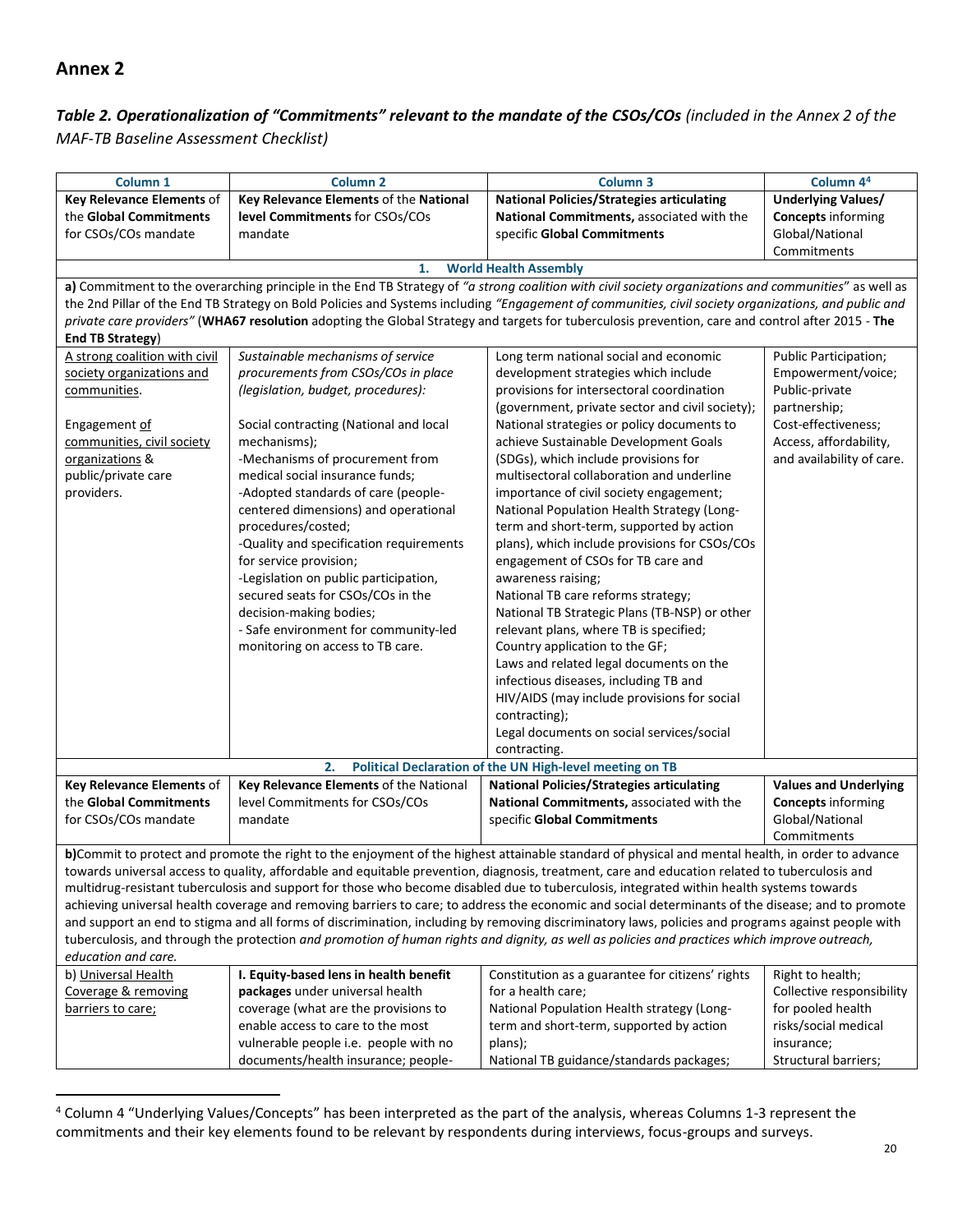| Address economic and        | centered dimensions of care v. cost-                               | National health reforms packages;                                                                                                                   | Social determinants of |
|-----------------------------|--------------------------------------------------------------------|-----------------------------------------------------------------------------------------------------------------------------------------------------|------------------------|
| social determinants of      | effectiveness);                                                    | National TB care reforms strategy;                                                                                                                  | health;                |
| disease;                    | II. Social protection and welfare                                  | National TB Strategic Plans (TB-NSP) or other                                                                                                       | Health equity;         |
|                             | (disability pension, unemployment, sick-                           | relevant plans, where TB is specified;                                                                                                              | Limitations of the     |
| Promotion of human rights   | leave coverage):                                                   | Country application to the GF;                                                                                                                      | biomedical approach to |
| and dignity;                | Financial protection for people affected                           | National Laws and guidance on the social                                                                                                            | health;                |
|                             | by disease/availability of subsidizes;                             | services and social welfare.                                                                                                                        | Social justice.        |
|                             | Right to housing (how to enable access                             |                                                                                                                                                     |                        |
|                             | to temporary housing during/after                                  |                                                                                                                                                     |                        |
|                             | treatment; safeguarding existing                                   |                                                                                                                                                     |                        |
|                             | housing/subsidized rents/utilities for the                         |                                                                                                                                                     |                        |
|                             | time of treatment);                                                |                                                                                                                                                     |                        |
|                             | Right to education: provisions for                                 |                                                                                                                                                     |                        |
|                             | professional training during treatment as                          |                                                                                                                                                     |                        |
|                             | a part of post-treatment adaptation                                |                                                                                                                                                     |                        |
|                             |                                                                    |                                                                                                                                                     |                        |
|                             | strategy;                                                          |                                                                                                                                                     |                        |
|                             | Right to have a social, psychological and<br>legal support.        |                                                                                                                                                     |                        |
|                             | III. De-institutionalization provisions:                           |                                                                                                                                                     |                        |
|                             | ceasing involuntary TB hospitalization;                            |                                                                                                                                                     |                        |
|                             | ceasing institutionalization of children                           |                                                                                                                                                     |                        |
|                             | into the long-term boarding                                        |                                                                                                                                                     |                        |
|                             | schools/sanatoriums in a case when a                               |                                                                                                                                                     |                        |
|                             | single caregiver is subjected to                                   |                                                                                                                                                     |                        |
|                             | hospitalization; development of                                    |                                                                                                                                                     |                        |
|                             | probation services versus incarceration                            |                                                                                                                                                     |                        |
|                             | to reduce TB in congregated settings.                              |                                                                                                                                                     |                        |
|                             | IV. Transborder cooperation on                                     |                                                                                                                                                     |                        |
|                             | migrants' health (enabling diagnostics                             |                                                                                                                                                     |                        |
|                             | and continuity of treatment in the                                 |                                                                                                                                                     |                        |
|                             | recipient countries).                                              |                                                                                                                                                     |                        |
|                             | Sustainable mechanisms of service                                  |                                                                                                                                                     |                        |
|                             | procurements from CSOs/COs in place                                |                                                                                                                                                     |                        |
|                             |                                                                    | c) Commit to provide special attention to the poor, those who are vulnerable, including infants, young children and adolescents, as well as elderly |                        |
|                             |                                                                    | people and communities especially at risk of and affected by tuberculosis, in accordance with the principle of social inclusion, especially through |                        |
|                             |                                                                    | ensuring strong and meaningful engagement of civil society and affected communities in the planning, implementation, monitoring and evaluation      |                        |
|                             | of the tuberculosis response, within and beyond the health sector. |                                                                                                                                                     |                        |
| c) Special attention to the | Intersectoral policies and coordination                            | National Population health strategy (Long-                                                                                                          | Right to Health;       |
| poor, those who are         | mechanisms in support of the poor and                              | term and short-term, supported by action                                                                                                            | Public participation;  |
| vulnerable through          | most vulnerable, disenfranchised                                   | plans);                                                                                                                                             | Meaningful             |
| ensuring strong &           | people;                                                            | National Laws on infectious diseases, including                                                                                                     | engagement;            |
| meaningful engagement of    | Integrated services (TB/HIV; TB and                                | TB (covering prevention, health promotion,                                                                                                          | Social justice;        |
| civil society & affected    | methadone therapy; TB and                                          | prevention check-ups for vulnerable people                                                                                                          | Social welfare;        |
| communities in the          | alcohol/drugs harm reduction; TB and                               | which experience increased risks of getting TB;                                                                                                     | Social determinants of |
| planning, implementation,   | mental health etc.);                                               | issues of transborder TB cooperation);                                                                                                              | health;                |
| monitoring & evaluation of  | Specific legislation to promote health                             | National guidance and standards on TB                                                                                                               | Limitations of the     |
| TB response; within and     | equity/reduce health disparities for key                           | diagnostics and treatment, with the universal                                                                                                       | biomedical approach to |
| beyond health care          | and vulnerable groups (i.e. migrants;                              | health coverage agenda;                                                                                                                             | health;                |
|                             | people living in remote and rural areas                            | National health reforms packages;                                                                                                                   |                        |
|                             | $etc.$ );                                                          | National TB care reforms strategy;                                                                                                                  |                        |
|                             | Policies for provision of psychosocial,                            | National Strategic Plans for TB, which include                                                                                                      |                        |
|                             | including material and legal support.                              | provisions for community systems                                                                                                                    |                        |
|                             | Sustainable mechanisms of service                                  | strengthening through the continuum of TB                                                                                                           |                        |
|                             | procurements from CSOs/COs in place                                | care and development of the research                                                                                                                |                        |
|                             |                                                                    | capacities;                                                                                                                                         |                        |
|                             |                                                                    | Country application to GF;                                                                                                                          |                        |
|                             |                                                                    | National Laws and guidance on the social                                                                                                            |                        |
|                             |                                                                    | services and social welfare.                                                                                                                        |                        |
|                             |                                                                    | d) Commit to develop or strengthen, as appropriate, national tuberculosis strategic plans to include all necessary measures to deliver the          |                        |

commitments in the present political declaration, including through national multisectoral mechanisms to monitor and review progress achieved towards ending the tuberculosis epidemic, with high-level leadership, preferably under the direction of the Head of State or Government, and with the active involvement of civil society and affected communities, as well as parliamentarians, local governments, academia, private sector and other stakeholders within and beyond the health sector, and promote tuberculosis as part of national strategic planning and budgeting for health,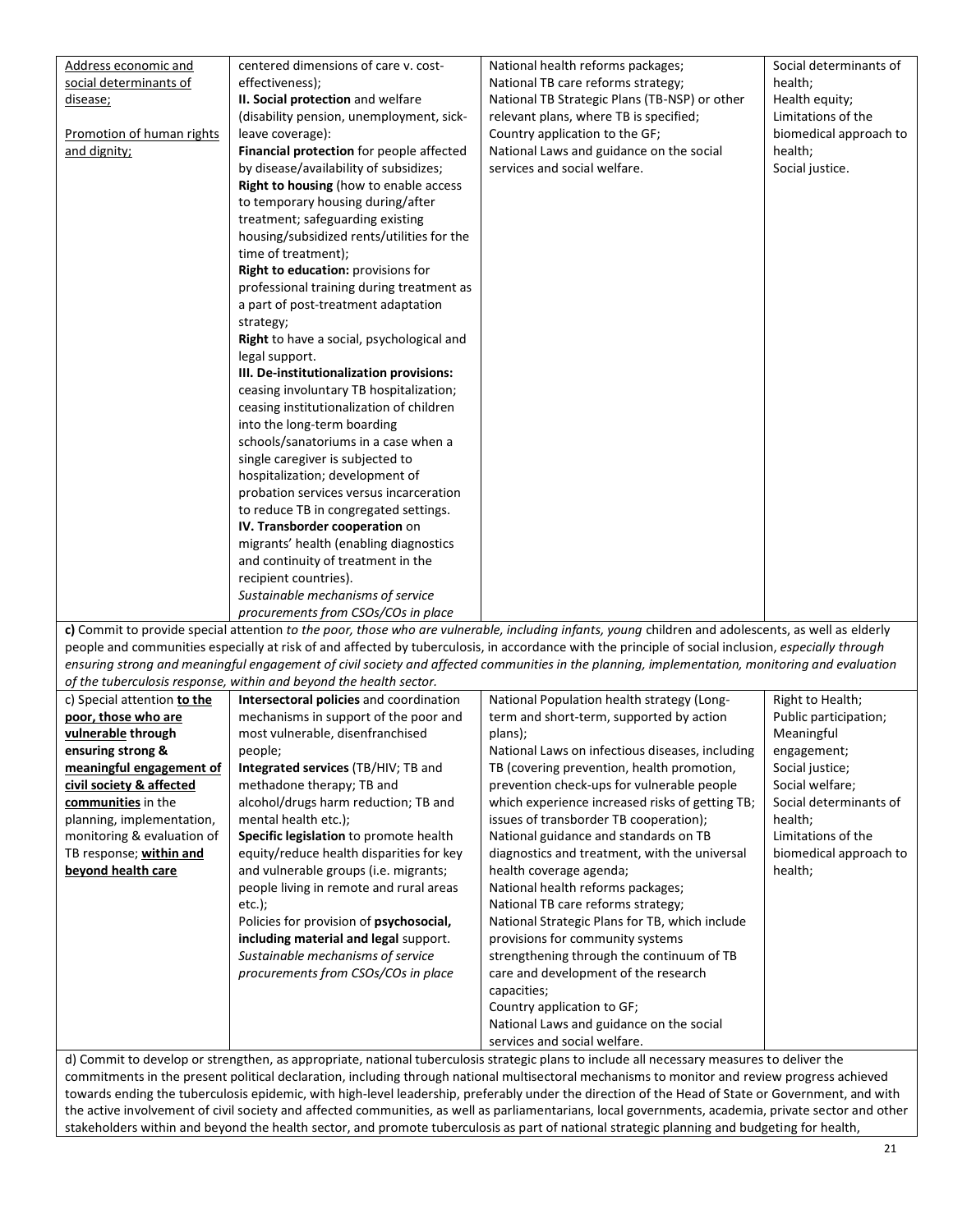| recognizing existing legislative frameworks and constitutional arrangements, so as to ensure that each Member State is on track to achieve the |                                                                        |                                             |                        |  |
|------------------------------------------------------------------------------------------------------------------------------------------------|------------------------------------------------------------------------|---------------------------------------------|------------------------|--|
|                                                                                                                                                | Sustainable Development Goals target to end the tuberculosis epidemic. |                                             |                        |  |
| d) National multisectoral                                                                                                                      | Legislation which enables health lens in                               | National strategies or policy documents to  | Multisectoral          |  |
| mechanism to monitor                                                                                                                           | all other sectors (i.e., health impact                                 | achieve Sustainable Development Goals       | collaboration;         |  |
| and review progress                                                                                                                            | policy assessment);                                                    | (SDGs);                                     | Health as whole-of-the |  |
| achieved towards ending                                                                                                                        | <b>Formalized MAF-TB mechanism for</b>                                 | National Population health strategy;        | governance and whole-  |  |
| TB Epidemics, with high-                                                                                                                       | multisectoral coordination                                             | Long-term TB strategies and/or socially-    | of-the society         |  |
| level leadership,                                                                                                                              | (coordination and enforceability                                       | important diseases supported by action      | approach;              |  |
| preferably under the                                                                                                                           | dimensions; sustainability of the                                      | plans);                                     | Empowerment and        |  |
| direction of Head of State                                                                                                                     | mechanism; transparent processes of                                    | National TB care reforms strategy;          | citizens' voice;       |  |
| or Government, and with                                                                                                                        | election and representation; seats                                     | National TB care reforms strategy;          | Public participation;  |  |
| active involvement of civil                                                                                                                    | available for civil society and                                        | Terms of References for the Country's       | Accountability;        |  |
| society and affected                                                                                                                           | communities);                                                          | Coordinating Mechanism under the GF grants  |                        |  |
| communities as well as                                                                                                                         | Formalized multisectoral action plan                                   | and collaboration with other donors         |                        |  |
| other stakeholders                                                                                                                             | (costed, indicators) and channels for                                  | Terms of References for other multisectoral |                        |  |
|                                                                                                                                                | communication and accountability;                                      | bodies at the level of Presidential         |                        |  |
|                                                                                                                                                | <b>Formalized High-level review</b>                                    | Administration, Cabinet of Ministers,       |                        |  |
|                                                                                                                                                | mechanism (decision making;                                            | Parliament.                                 |                        |  |
|                                                                                                                                                | actionability on the raised concerns and                               |                                             |                        |  |
|                                                                                                                                                | enforceability dimensions).                                            |                                             |                        |  |
|                                                                                                                                                | Sustainable mechanisms of service                                      |                                             |                        |  |
|                                                                                                                                                | procurements from CSOs/COs in place                                    |                                             |                        |  |